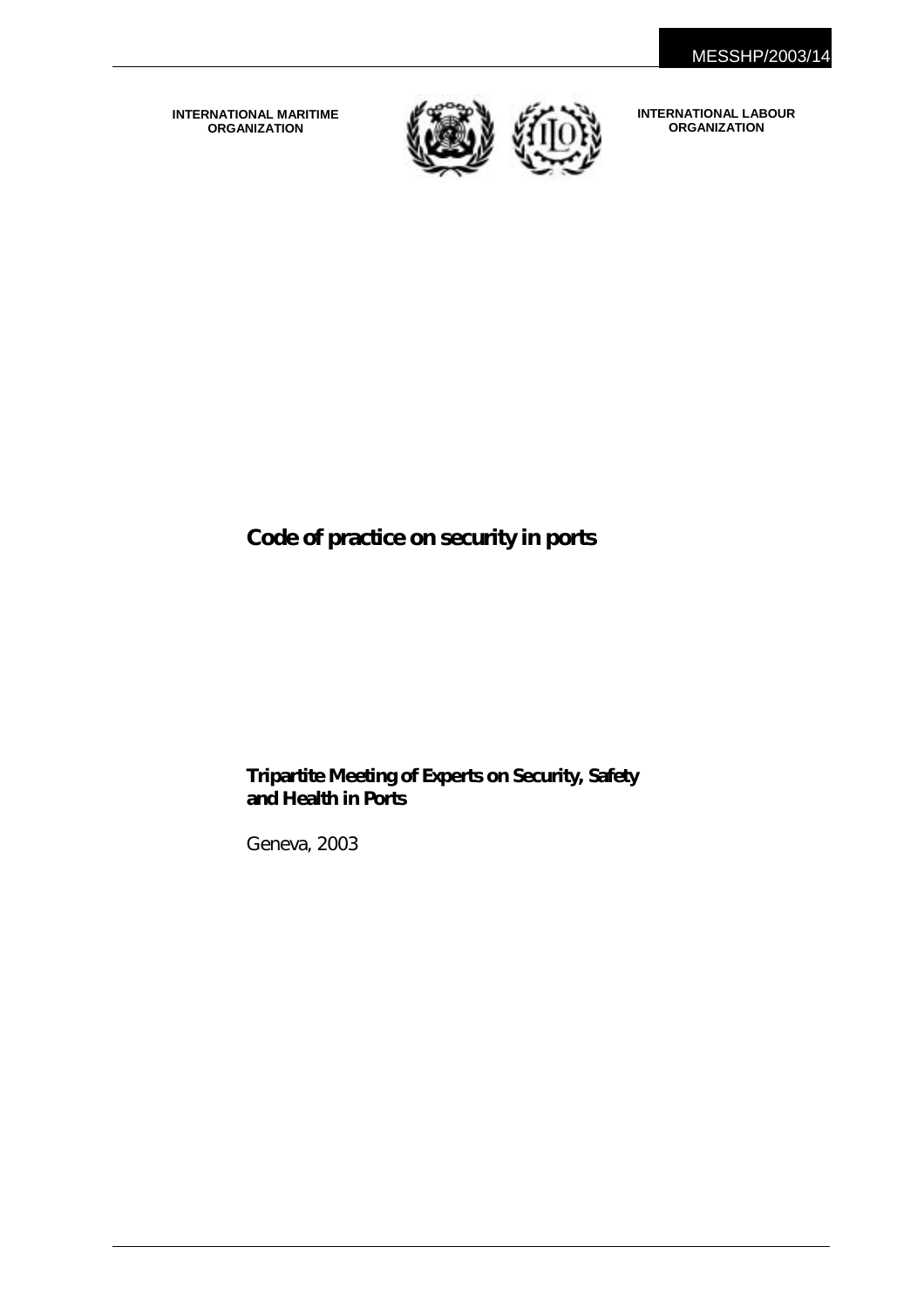## **Preface**

The Conference of Contracting Governments to the International Convention for the Safety of Life at Sea, 1974 (2002 SOLAS Conference) (London, 9-13 December 2002), adopted amendments to the International Convention for the Safety of Life at Sea, 1974 (SOLAS). Amendments to SOLAS include a new Chapter XI-2 on special measures to enhance maritime security. Chapter XI-2 of SOLAS is supplemented by the International Ship and Port Facility Security (ISPS) Code, which contains, inter alia, requirements that relate to the security of the ship and to the immediate ship/port interface. The overall security of port areas was left to further joint work between the International Labour Organization and the International Maritime Organization (IMO). Resolution No. 8, adopted by the 2002 SOLAS Conference entitled: "Enhancement of security in cooperation with the International Labour Organization (seafarers' identity documents and work on the wider issue of port security)", required the two additional elements shown in the brackets to be addressed. This code of practice is the product of this cooperation.

The ILO adopted at its 91st Session in June 2003 the Seafarers' Identity Documents Convention (Revised), 2003 (No. 185). The Convention provides for a uniform and global identity document that will permit the positive verifiable identification of the seafarer.

The Governing Body of the ILO at its 286th Session in March 2003, and the Maritime Safety Committee of the IMO at its 77th Session in May-June 2003, established a working group of interested parties to draft a code of practice relating to security in ports. This draft was completed by the joint IMO/ILO working group in July 2003. The Governing Body of the ILO also agreed that the output of this working group should be formalized at a meeting of experts to be held in 2003 and adopted at that meeting. The working group consisted of representatives from employers, workers and governments along with other organizations with a proper interest in the development of the subject. A draft text was circulated to member States for comments in October 2003, before the meeting of experts, and those comments were collated and summarized for the experts in December 2003.

This code of practice is not a legally binding instrument and is not intended to replace national laws and regulations. It is not intended to affect the fundamental principles and rights of workers provided by ILO instruments or the facilitation of workers' organizations' access to ports, terminals and vessels.

The practical recommendations contained in this code have been designed to provide guidance to all those responsible for addressing the issue of security in ports. This code will assist in the identification of the roles and responsibilities of governments, employers and workers. The code provides a proactive approach to security in ports and follows, where practicable, the practice and principles identified in SOLAS Chapter XI-2 and the ISPS Code.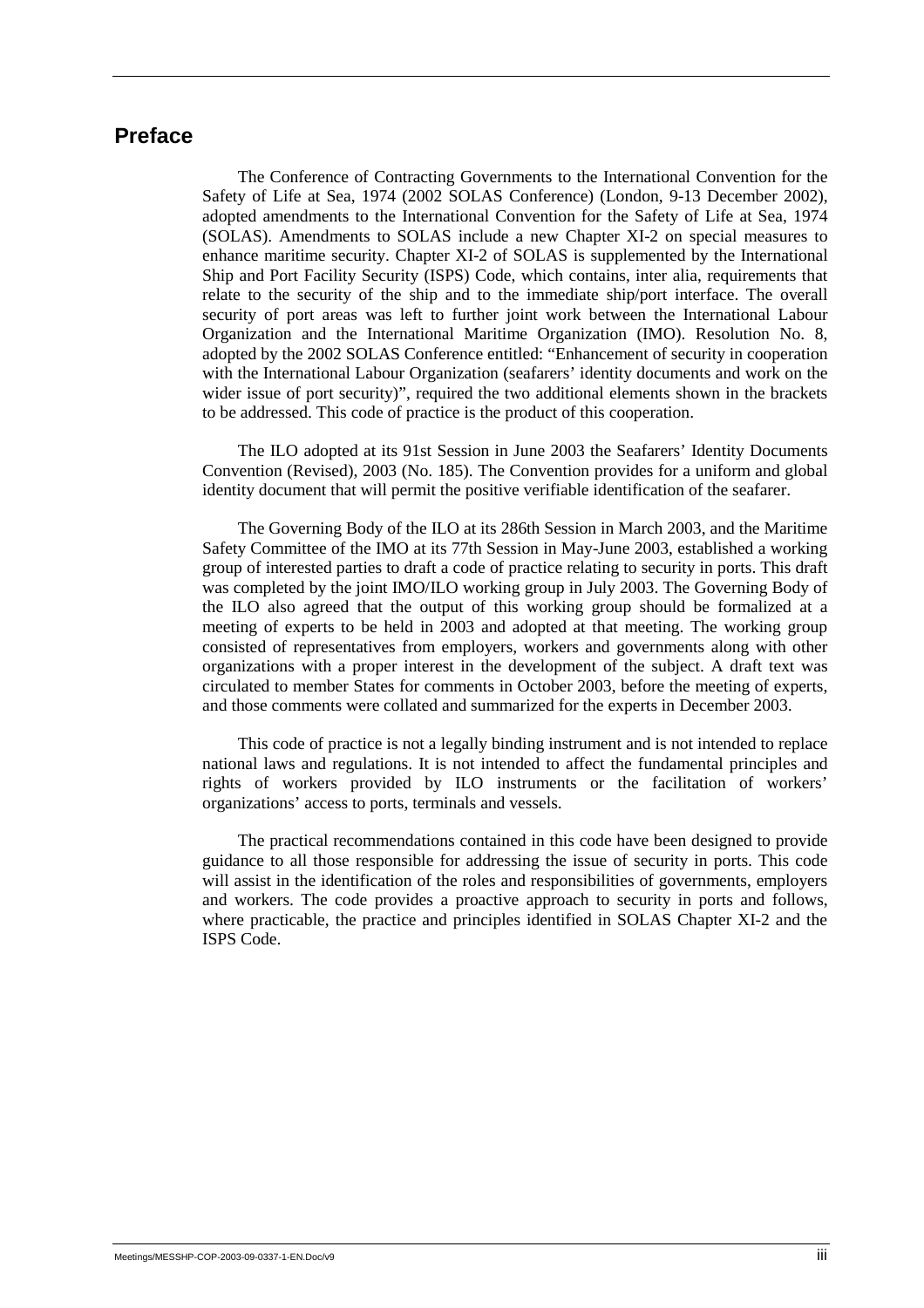## **Contents**

|     |                                                              | iii |
|-----|--------------------------------------------------------------|-----|
|     |                                                              | vii |
| 1.  |                                                              | 1   |
| 2.  |                                                              | 3   |
| 3.  |                                                              | 5   |
| 4.  |                                                              | 6   |
| 5.  |                                                              | 7   |
| 6.  |                                                              | 9   |
| 7.  |                                                              | 10  |
| 8.  |                                                              | 11  |
| 9.  |                                                              | 12  |
| 10. |                                                              | 13  |
| 11. |                                                              | 14  |
|     | <b>Appendices</b>                                            |     |
| А.  |                                                              | 15  |
|     | $\mathbf{r}$ and $\mathbf{r}$ is the control of $\mathbf{r}$ |     |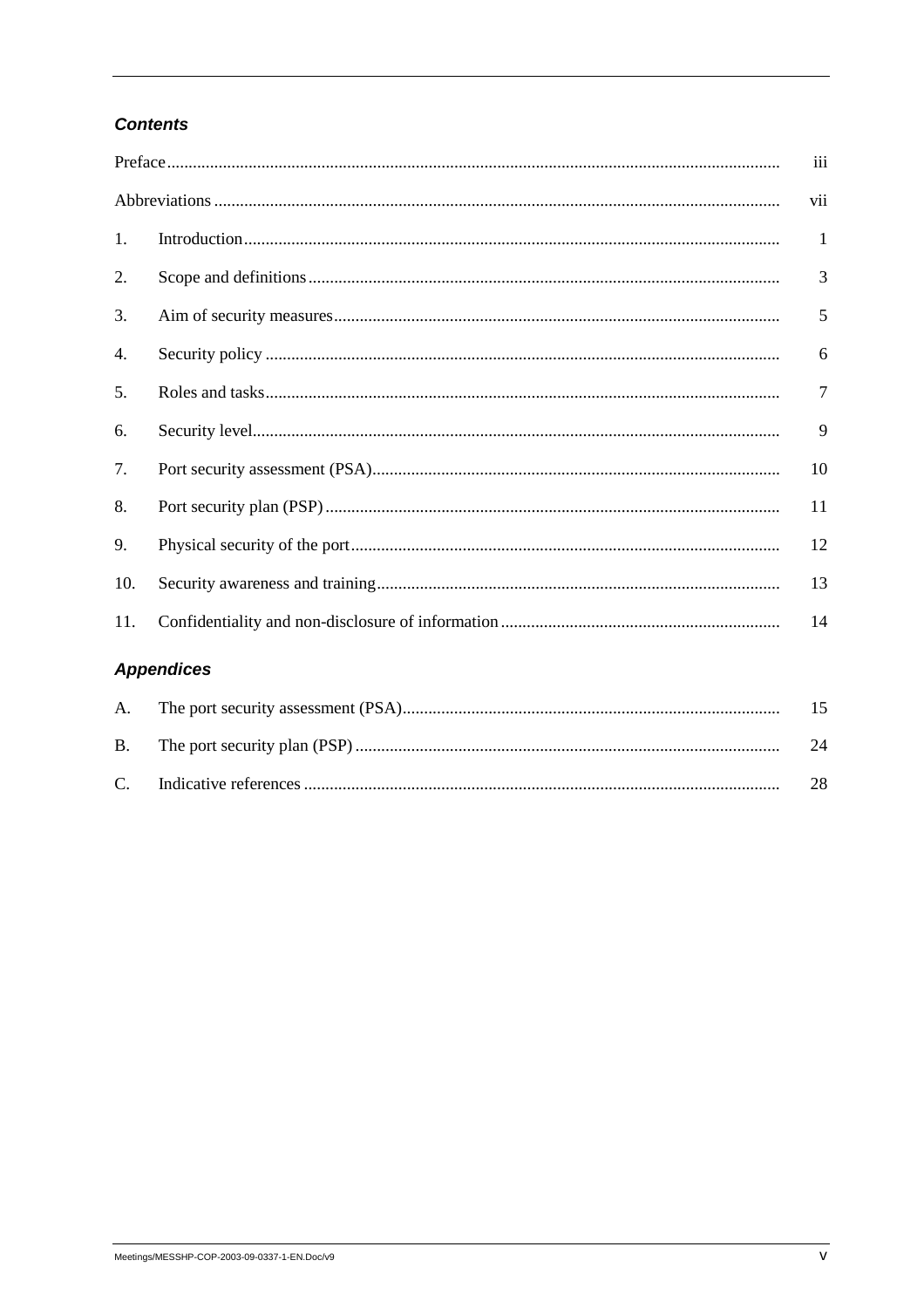## *Abbreviations*

| <b>COP</b>   | code of practice                                                            |
|--------------|-----------------------------------------------------------------------------|
| <b>ILO</b>   | <b>International Labour Organization</b>                                    |
| <b>IMO</b>   | <b>International Maritime Organization</b>                                  |
| <b>ISPS</b>  | international ship and port facility security                               |
| <b>PFSO</b>  | port facility security officer                                              |
| <b>PFSP</b>  | port facility security plan                                                 |
| <b>PSA</b>   | port security assessment                                                    |
| <b>PSAC</b>  | port security advisory committee                                            |
| <b>PSO</b>   | port security officer                                                       |
| <b>PSP</b>   | port security plan                                                          |
| <b>PT</b>    | potential target                                                            |
| <b>SOLAS</b> | International Convention for the Safety of Life at Sea, 1974, as<br>amended |
| <b>TRAM</b>  | threat and risk analysis matrix                                             |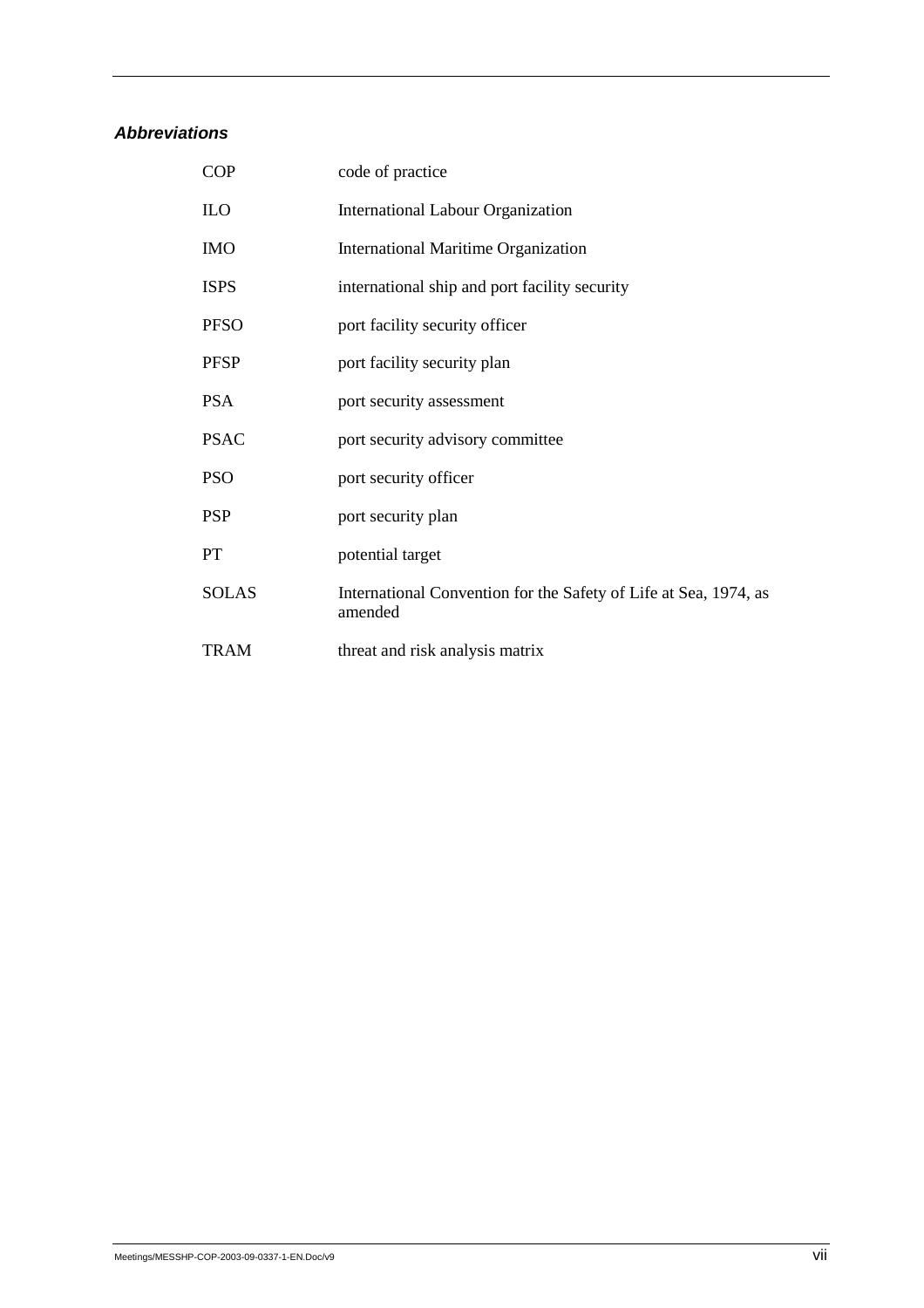## **1. Introduction**

1.1. The objective of this code of practice (COP) on security in ports is to enable governments, employers, workers and other stakeholders to reduce the risk to ports from the threat posed by unlawful acts. The COP provides a guidance framework to develop and implement a port security strategy appropriate to identified threats to security.

1.2. The COP on security in ports is part of an integrated approach to port-related security, safety and health issues where security fits into existing health and safety guidance documents.

1.3. This COP is intended to promote a common approach to port security amongst member States.

1.4. This COP is intended to be compatible with the provisions of SOLAS, the ISPS Code and resolutions adopted by the 2002 SOLAS Conference. Where terms used in this COP differ from those contained in the ISPS Code, they are specified.

1.5. This COP is not intended to replace the ISPS Code. It extends the consideration of port security beyond the area of the port facility into the whole port.

1.6. The measures proposed within this COP will apply to the entire port, including port facilities, as defined in the ISPS Code; however, they should not replace the security measures in place within the port facility. The PSA and PSP should take into account the security measures in place within the port facilities, paying specific attention to the relationship between each port facility and the rest of the port.

1.7. This COP provides a method of identifying potential weaknesses in a port's security and outline security roles, tasks and measures to deter, detect and respond to unlawful acts against ports serving international traffic and maritime operations by:

1.7.1. Recommending that a security assessment is carried out by an appropriate authority in each port.

1.7.2. Recommending that a port security advisory committee be formed.

1.7.3. Recommending that a security plan be produced covering the issues identified in the assessment and identifying appropriate security measures to be implemented.

1.7.4. Applying security guidelines to all areas and functions of the port, and those working in, having business with and requiring access to the port or transiting through the port. This includes port workers and other port personnel, seafarers, passengers and passengers' baggage, cargo, material and stores, vehicles and equipment originating from within and outside the port area.

1.7.5. Promoting security awareness in the port and the training of personnel appropriate to their roles and responsibilities.

1.7.6. Maximizing the effectiveness of security measures through systematic drills, exercises, tests and audits of security procedures to identify and correct non-compliance, failures and weaknesses.

1.8. The port security guidelines in this COP may also form a basis for security in domestic ports and maritime operations.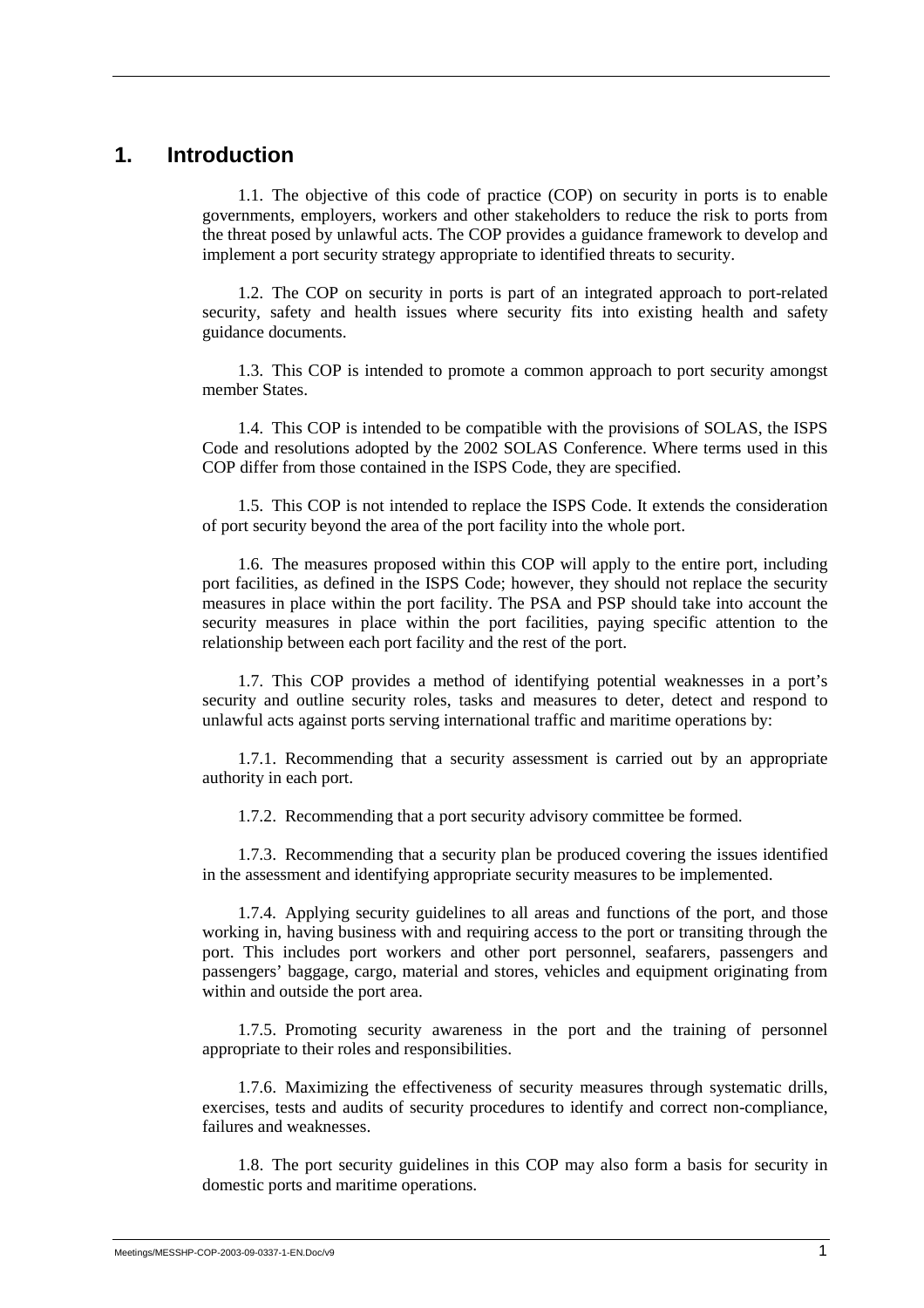1.9. The COP should be aligned with member States' security and safety strategies. Nothing in this document is intended to prejudice the rights or obligations of States under international law or to compromise the responsibility of national and local security organizations or other authorities and agencies to protect the safety and rights of people, property and operations within their area of jurisdiction.

1.10. This COP is not intended to affect the fundamental principles and rights of workers provided by ILO instruments or the facilitation of workers' organizations' access to ports, terminals and vessels.

1.11. This COP does not affect obligations to comply with applicable national laws, regulations and rules.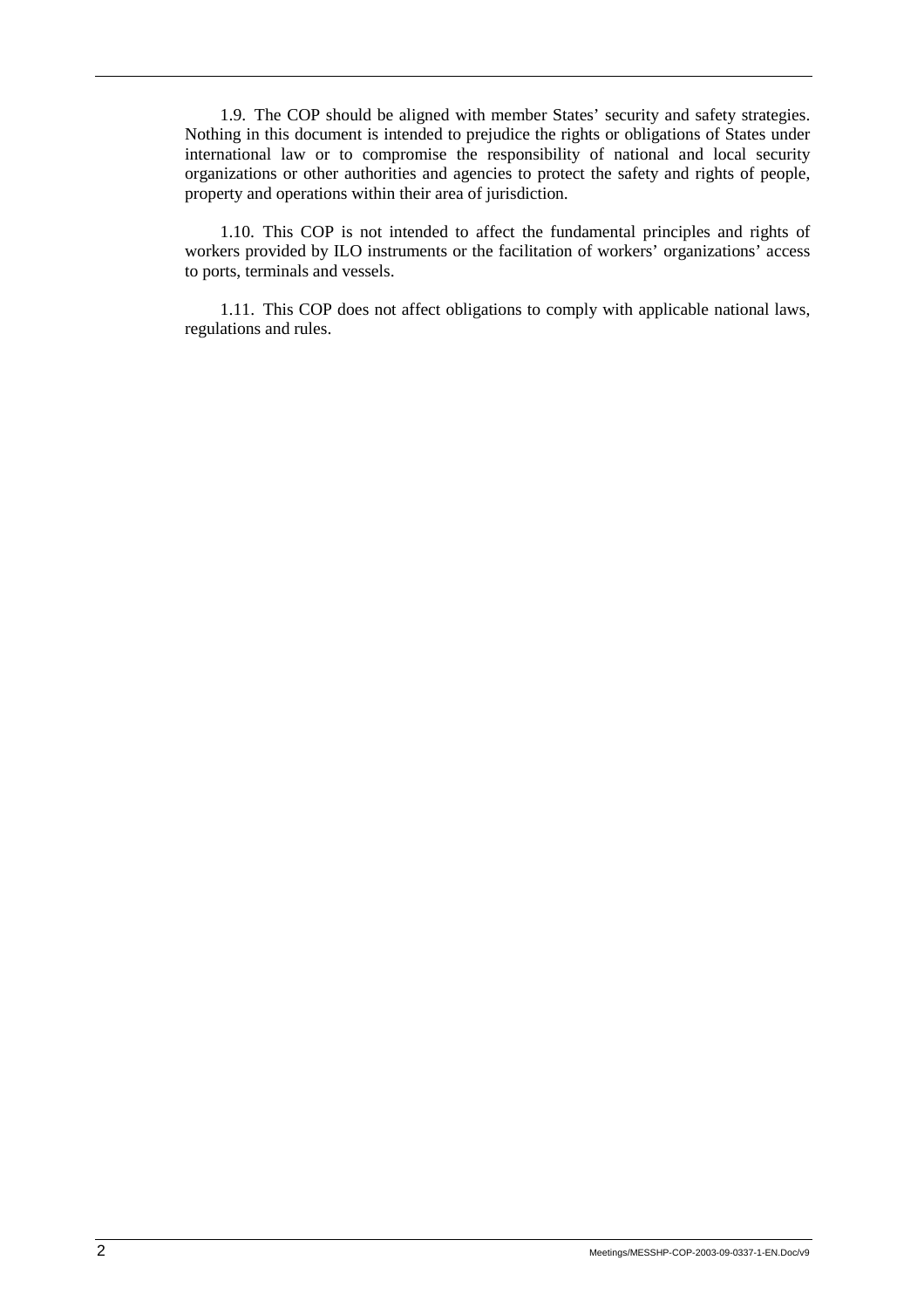## **2. Scope and definitions**

2.1. **Scope**.This COP applies, as appropriate, to all persons, organizations or entities operating in, transiting through or having any other legitimate reason to be in the port.

2.2. **Definitions** used in this part of the COP are, to the extent practicable, in keeping with those contained in the International Convention for the Safety of Life at Sea (SOLAS), 1974, as amended. For ease of reference certain terms used in this COP are defined in this section.

2.3. **Port**. For the purposes of this code, port means:

 "The geographic area defined by the member State or the designated authority, including port facilities as defined in the International Ship and Port Facility Security (ISPS) Code, in which maritime and other activities occur."

2.4. **Designated authority**. The governmental organization(s) or the administration(s) identified within the member State responsible for the security of ports.

2.5. **Security**. A condition whereby the level of risk is deemed acceptable.

2.6. **Threat**. The likelihood that an unlawful act will be committed against a particular target, based on a perpetrator's intent and capability.

2.7. **Security incident**. Any act or circumstance affecting the security of a port.

2.8. **Security level**. The qualification of the degree of risk that a security incident will be attempted or will occur.

2.8.1. Security level 1 – The security level for which minimum appropriate protective security measures shall be maintained at all times.

2.8.2. Security level 2 – The security level for which appropriate additional protective security measures shall be maintained for a period of time as a result of heightened risk of a security incident.

2.8.3. Security level 3 – The security level for which further specific protective security measures shall be maintained for a limited period of time when a security incident is probable or imminent although it may not be possible to identify the specific target.

2.9. **Port security officer** (PSO).<sup>1</sup> The person or persons tasked to manage and coordinate security in the port.

2.10. **Port security advisory committee** (PSAC). A committee established by the member State or the designated authority responsible, inter alia, to act as a security consultative body and to be involved in the continuous development and implementation of the port security plan.

2.11. **Port security assessment** (PSA). A comprehensive evaluation by the member State or the designated authority of threats, vulnerabilities, capabilities, preparedness and

<sup>1</sup> The definition of port facility security officer is contained in Part A of the ISPS Code, p. 8, item 2.1.8.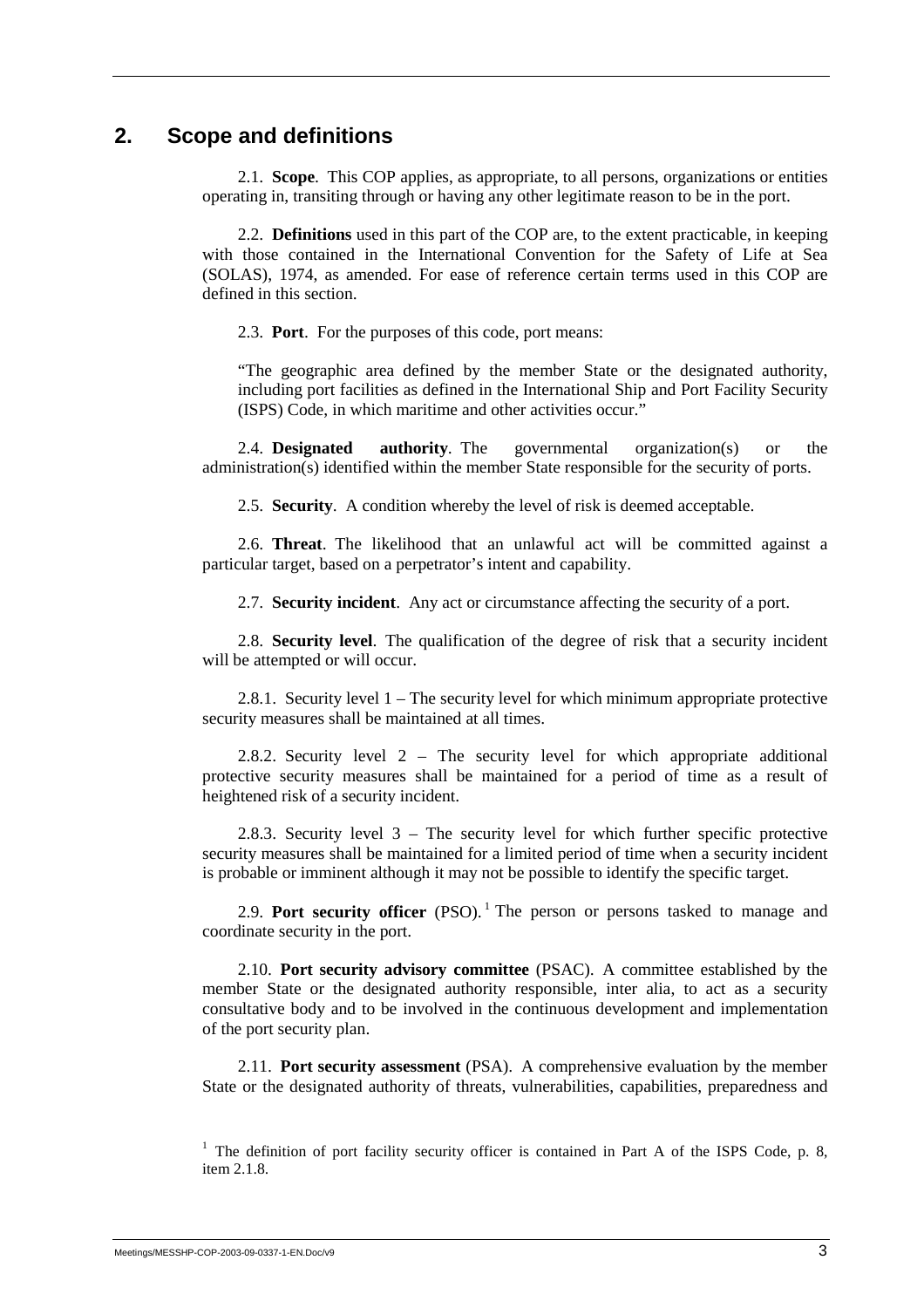existing security measures related to a port, forming an essential and integral part of the process of developing a port security plan.

2.12. **Port security plan** (PSP). A written document that describes the measures the member State or the designated authority and members of the port community should take to reduce vulnerabilities, deter threats and respond to security incidents. It should address issues impacting upon the security of the port and, where applicable, may take into account issues relating to any port facility security plan or other security plan.

2.13. **Port facility**. A location as determined by the member State or by the designated authority where the ship/port interface as described in the ISPS Code takes place.

2.14. **Infrastructure**. Is used in its broader meaning, which includes superstructures, services and other installations.

2.15. **Security sensitive information**. Information, the disclosure of which would compromise the security of the port (including, but not limited to, information contained in any personnel-related file or privileged or confidential information that would compromise any person or organization).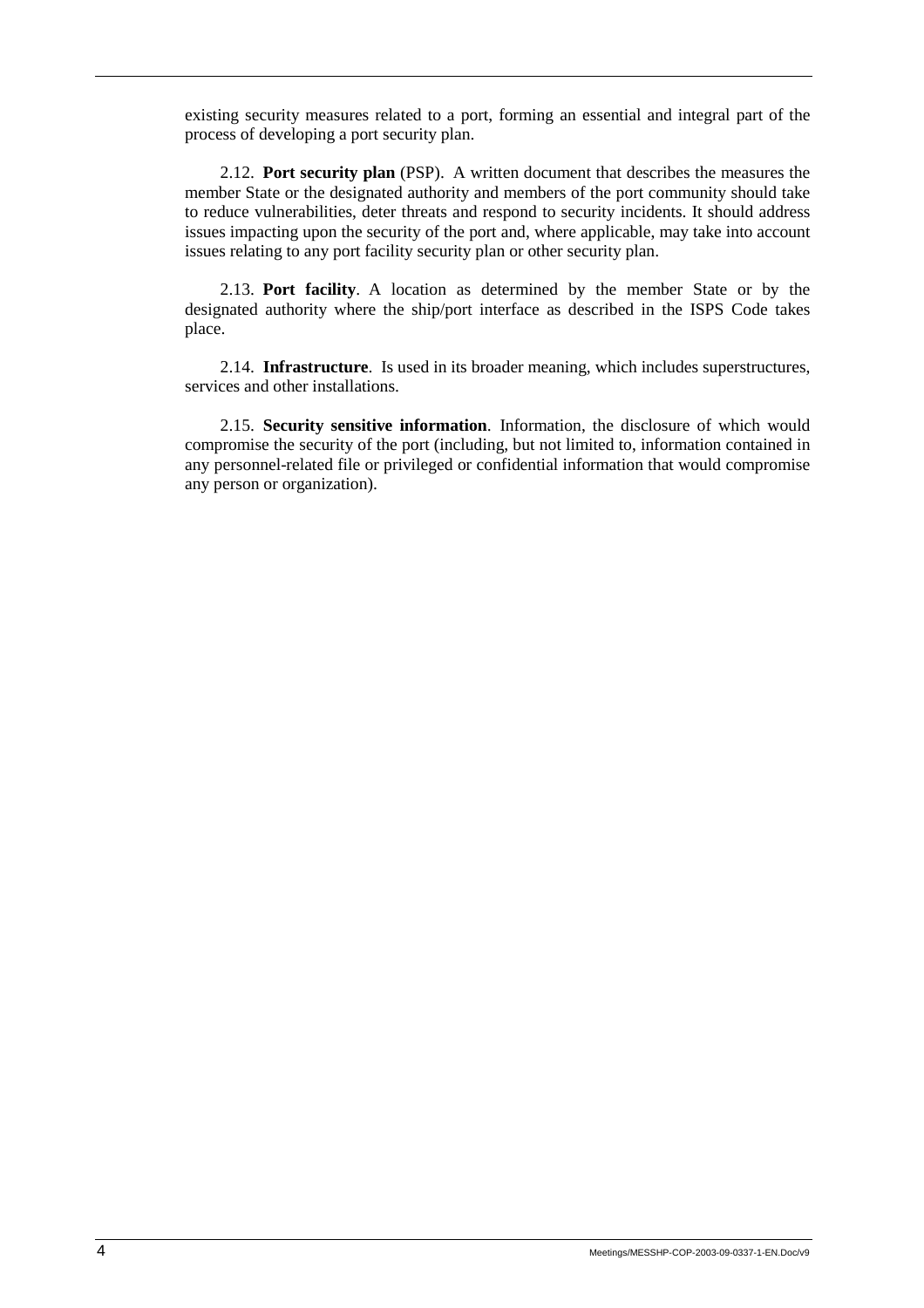## **3. Aim of security measures**

3.1. The aim of port security measures is to maintain an acceptable level of risk at all security levels.

3.2. Security measures should be devised to reduce risks and should in the main revolve around procedures to establish and control access to restricted areas and other vulnerable or sensitive key points, locations, functions or operations in the port.

3.3. Some examples of the aim of security measures that may be considered are to:

3.3.1. Prevent access to the port by persons without a legitimate reason to be there and prevent those persons with legitimate reasons to be in the port from gaining illegal access to ships or other restricted port areas for the purpose of committing unlawful acts.

3.3.2. Prevent introduction of unauthorized weapons, dangerous or hazardous substances and devices, into the port or vessels using the port.

3.3.3. Prevent personal injury or death, or damage to the port, port facility, ship or port infrastructure by explosive or other devices.

3.3.4. Prevent tampering with cargo, essential equipment, containers, utilities, protection systems, procedures and communications systems affecting the port.

3.3.5. Prevent smuggling of contraband, drugs, narcotics, other illegal substances and prohibited material.

3.3.6. Prevent other criminal activities, such as theft.

3.3.7. Protect against the unauthorized disclosure of classified material, commercially proprietary information or security sensitive information.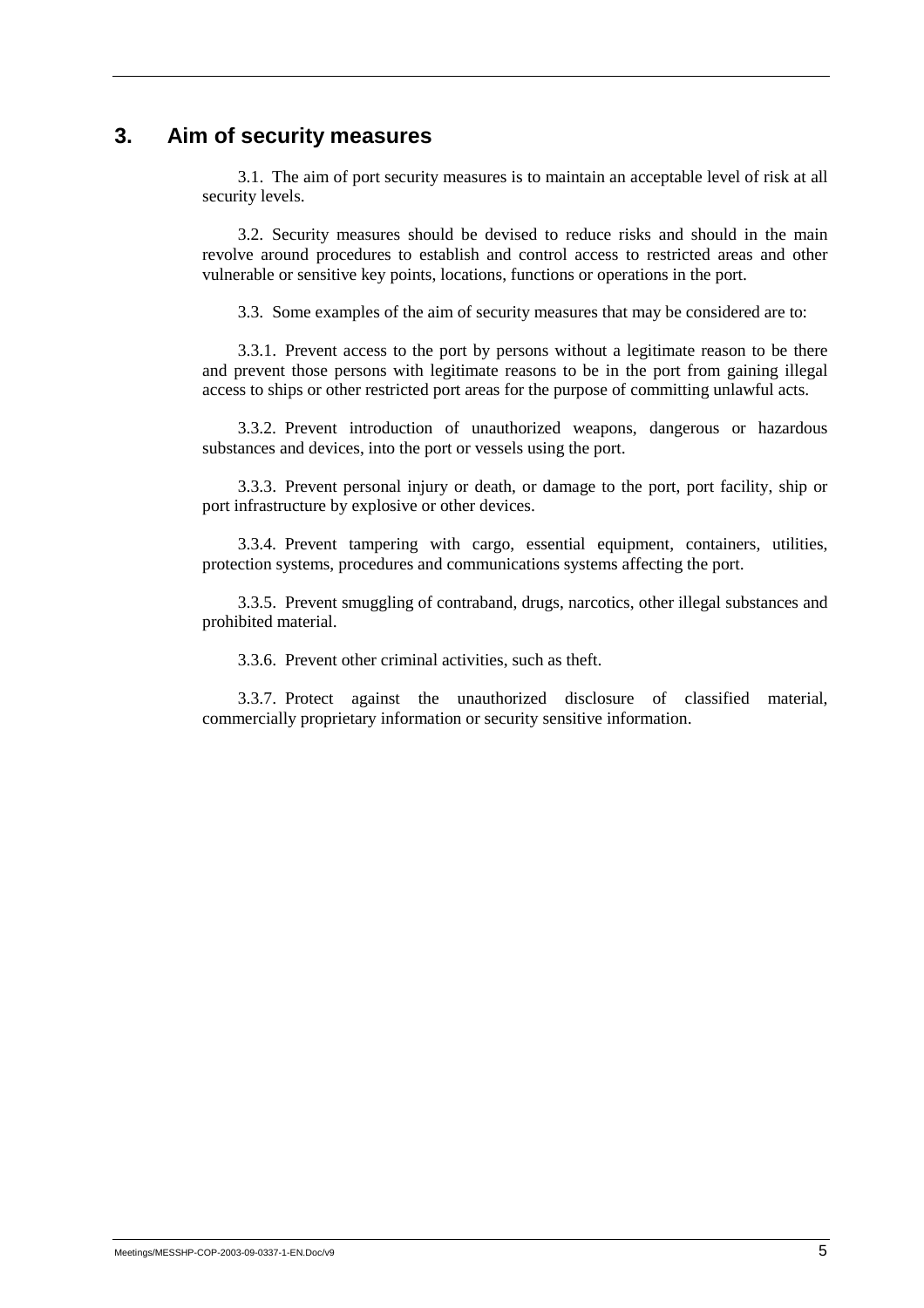# **4. Security policy**

4.1. Member States should produce a "ports security policy statement" that provides the foundation to develop directives, rules and regulations as appropriate. Port security policies should take into account relevant international conventions, codes and other established national practices.

4.2. Member States should develop a security policy and ensure a legal framework is in place to carry out the provision of this code of practice. The security policy should address the member States' measures to:

4.2.1. Promote regional and international cooperation.

4.2.2. Encourage maximum stakeholder participation in policy development.

4.2.3. Provide adequate resources to effectively implement and sustain security policy.

4.2.4. Recognize the importance of the human element: safety and security awareness, training and skill development.

4.2.5. Recognize the interdependence between security and public safety, economic development and protection of the environment.

4.3. The security policy should be periodically reviewed and updated to reflect changing circumstances.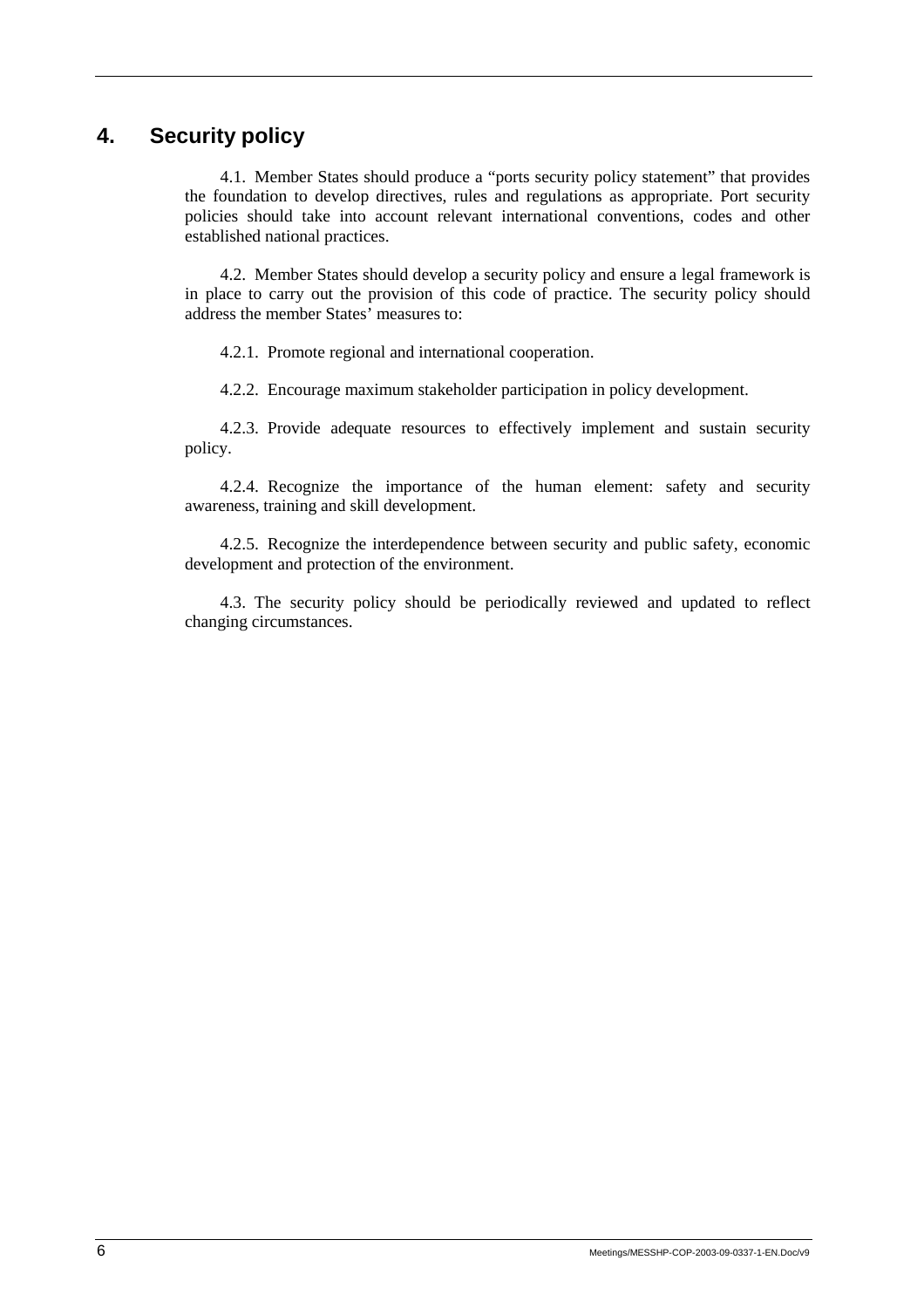## **5. Roles and tasks**

5.1. **The member State**. In addition to the development of a security policy, the member State should:

5.1.1. Identify the designated authority for each port required to have a port security plan.

5.1.2. Ensure the establishment of a port security advisory committee and the nomination of a port security officer.

5.1.3. Nominate the persons responsible for port security operations in a specific port, as appropriate.

5.1.4. Ensure that a port security assessment is carried out.

5.1.5. Approve port security assessments and any subsequent amendments thereto.

5.1.6. Ensure that port security plans are properly developed, implemented and periodically reviewed and maintained.

5.1.7. Set and communicate the appropriate security level.

Member States may delegate any of the functions referred to in 5.1.2 through 5.1.6 above to the designated authority.

5.2. **Port security officer** (PSO). Tasks of the PSO should include, inter alia, the following:

5.2.1. Conducting an initial comprehensive security survey of the port, taking into account the relevant port security assessment.

5.2.2. Ensuring the development and maintenance of the port security plan.

5.2.3. Implementing the port security plan.

5.2.4. Undertaking regular security inspections of the port, to ensure the continuation of appropriate measures.

5.2.5. Recommending and incorporating, as appropriate, modifications to the port security plan in order to correct deficiencies and to update the plan to take into account relevant changes to the port.

5.2.6. Enhancing security awareness and vigilance of the port's personnel.

5.2.7. Ensuring that adequate training has been provided to personnel responsible for the security of the port.

5.2.8. Reporting to the relevant authorities and maintaining records of security incidents that affect the security of the port.

5.2.9. Coordinating implementation of the port security plan with the appropriate persons or organizations.

5.2.10. Coordinating with security services, as appropriate.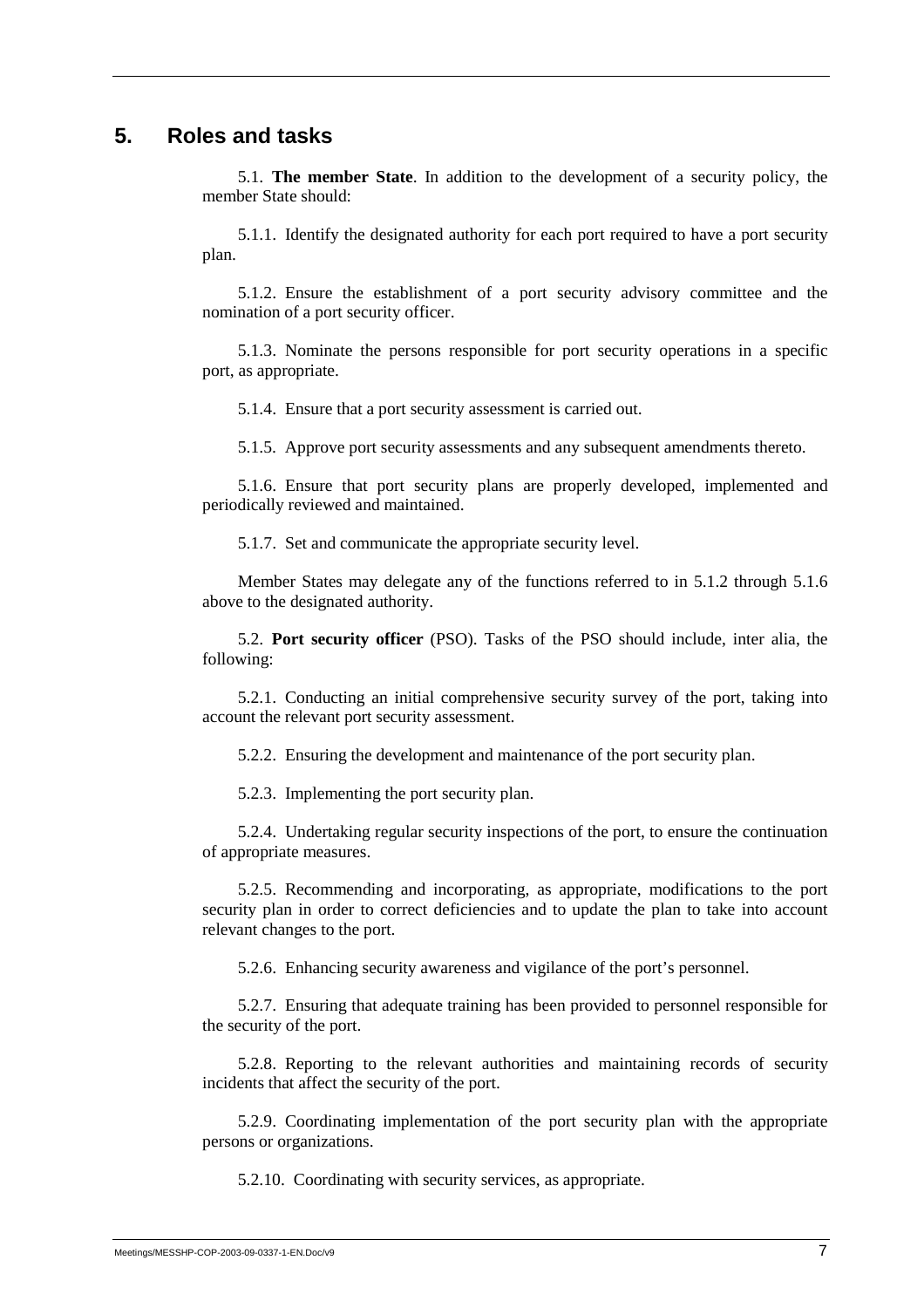5.2.11. Ensuring that standards for personnel responsible for security of the port are met.

5.2.12. Ensuring that security equipment is properly operated, tested, calibrated and maintained.

5.3. **Port security advisory committee** (PSAC). A PSAC should be established for every port, where applicable, with full terms of reference. The PSAC should act as a consultative and advisory body with a designated chairperson. The PSAC should cooperate with applicable safety and health committees, as appropriate. The PSAC's role should be to (as appropriate but not limited to):

5.3.1. Advise on the implementation of the port security plan and assist in conducting the port security assessment.

5.3.2. Coordinate, communicate and facilitate implementation of the applicable security measures required by the port security plan.

5.3.3. Provide feedback on the implementation, drills and exercises, testing, security training and periodic updates of the port security plan.

5.3.4 . Ensure its membership reflects the operational functions of the port and includes, as appropriate:

5.3.4.1. The PSO and  $PFSO(s)$ .

5.3.4.2. National and local government border control authorities and security agencies.

5.3.4.3. Police and emergency services.

5.3.4.4. Workers' representatives. 2

5.3.4.5. Ship operator representatives.

5.3.4.6. Representatives of commercial concerns and tenants.

5.3.4.7. Trade associations.

5.3.4.8. Other relevant parties.

<sup>&</sup>lt;sup>2</sup> Throughout this text, when the term "workers' representatives" is used, it refers to Article 3 of the Workers' Representatives Convention, 1971 (No. 135), which reads as follows:

For the purpose of this Convention the term "workers' representative" means persons who are recognized as such under national law or practice, whether they are: (a) trade union representatives, namely, representatives designated or elected by trade unions or by the members of such unions; or (b) elected representatives, namely, representatives who are freely elected by the workers of the undertaking in accordance with provisions of national laws or regulations or of collective agreements and whose functions do not include activities which are recognized as the exclusive prerogative of trade unions in the country concerned.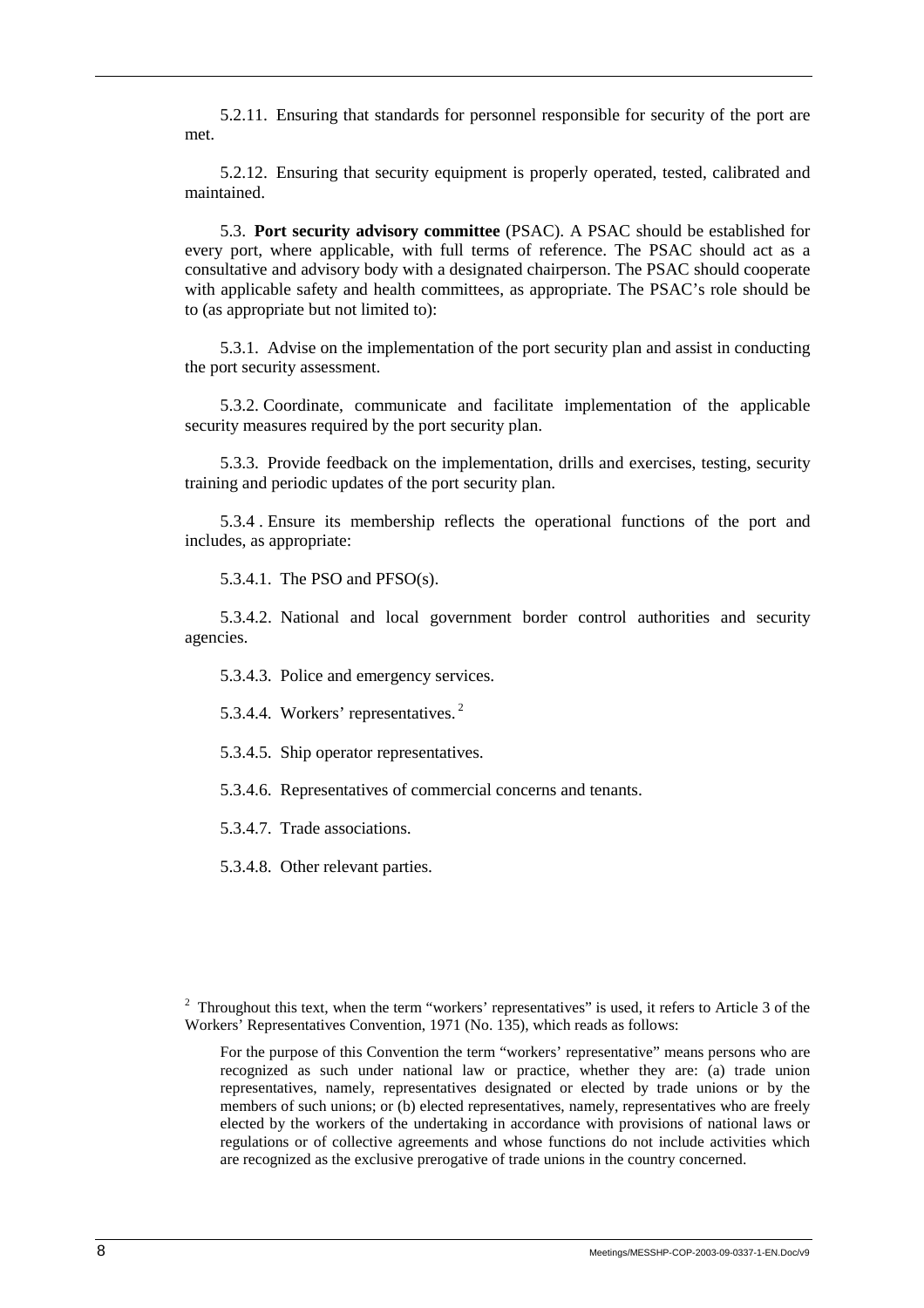## **6. Security level**

6.1. The appropriate security level is determined by member States. The security measures to be adopted appropriate to the security level should be outlined in the port security plan.

6.2. Changes in the security level should be quickly communicated to those with a need to know in response to a perceived or actual change in threat information.

6.3. In the event of a change in security level, the PSO should act in accordance with the PSP, and verify that the requirements of the PSP and any additional or special security procedures appropriate to the particular threat are actioned. For example:

6.3.1. **Security level 1** measures may include random personnel, baggage, material and stores and vehicle screening, and implementation of access and movement control.

6.3.2. **Security level 2** measures may include increased frequency of screening, more robust monitoring of the port, and more stringent access and movement control measures.

6.3.3. **Security level 3** measures may include 100 per cent screening, increased identification checks, temporary cessation of certain port activities and/or imposing vessel traffic control measures, restricting access to certain areas, deployment of security personnel to key infrastructure, etc.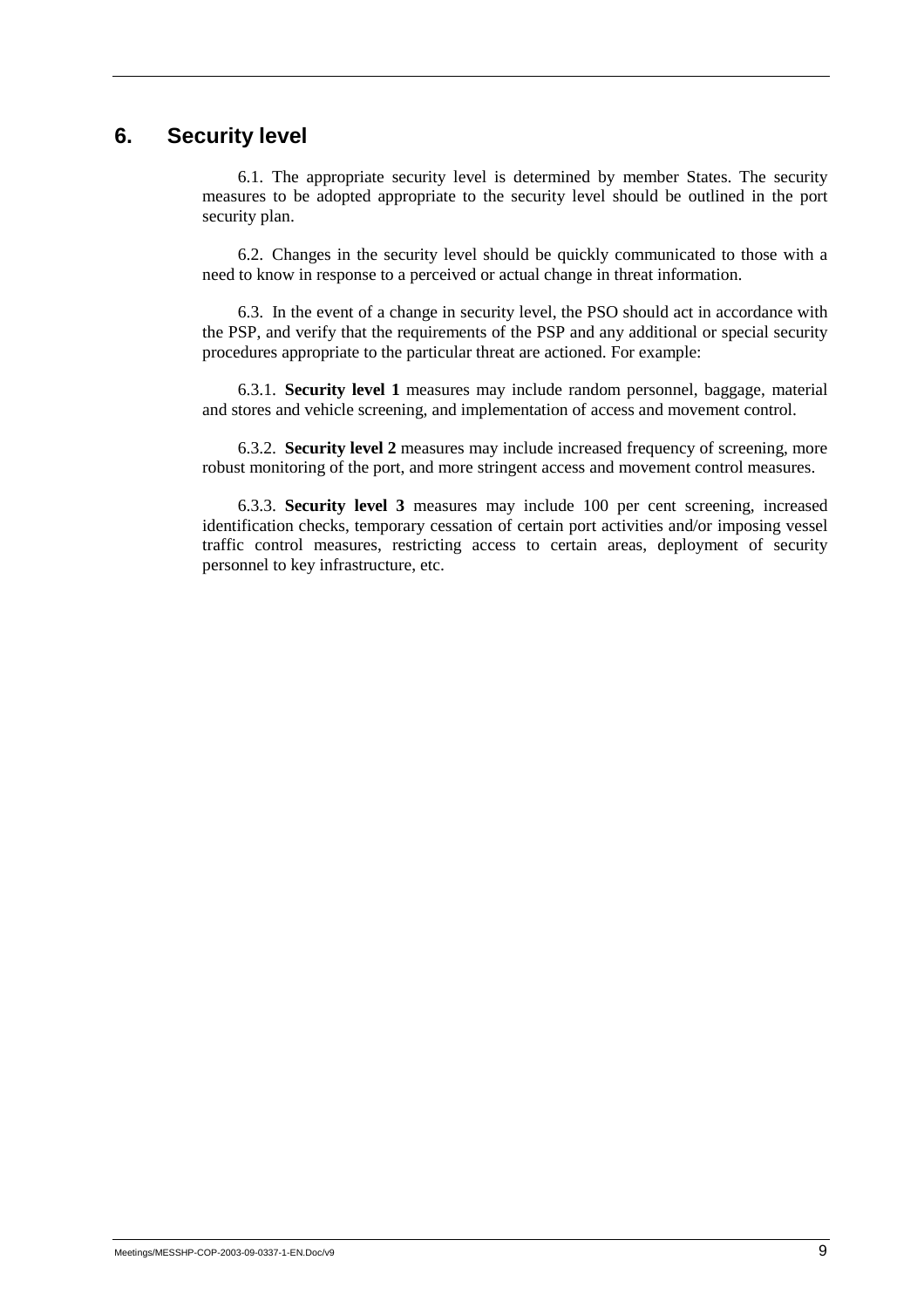# **7. Port security assessment (PSA)**

7.1. The port security assessment should be carried out by persons with the appropriate skills and should include the following:

7.1.1. Identification and evaluation of critical assets and infrastructure that it is important to protect.

7.1.2. Identification of threats to assets and infrastructure in order to establish and prioritize security measures.

7.1.3. Identification, selection and prioritization of measures and procedural changes and their level of acceptance in reducing vulnerability.

7.1.4. Identification of weaknesses, including human factors, in the infrastructure, policies and procedures.

7.1.5. Identification of perimeter protection, access control and personnel clearance requirements for access to restricted areas of the port.

7.1.6. Identification of the port perimeter and, where appropriate, the identification of measures to control access to the port at various security levels.

7.1.7. Identification of the nature of the expected traffic into or out of the port (e.g. passengers, crew, ship/cargo type).

7.2. One example of a method and risk-based tool to assist in preparing a port security assessment is included in Appendix A. Other tools may be used.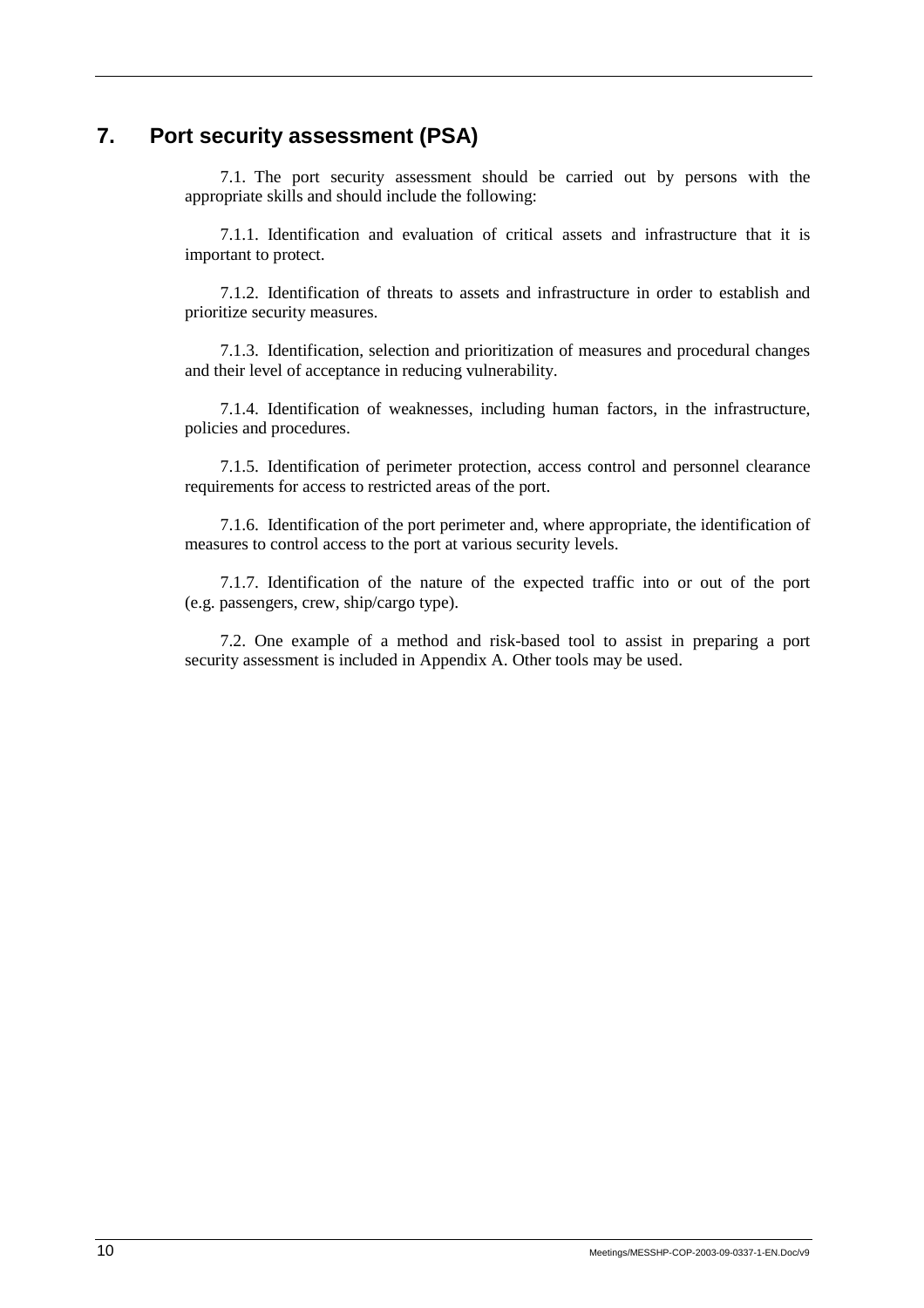## **8. Port security plan (PSP)**

8.1. The port security plan should be based on the PSA and include:

8.1.1. Details of the security organization of the port.

8.1.2. Details of the port's links with other relevant authorities and the necessary communications systems to allow the effective continuous operation of the organization and its links with others.

8.1.3. Details of security level 1 measures, both operational and physical, that will be in place.

8.1.4. Details of the additional security measures that will allow the port to progress without delay to security level 2 and, when necessary, to security level 3.

8.1.5. Provision for the regular review, or audit of the PSP and for its amendment in response to experience or changing circumstances.

8.1.6. Details of the reporting procedures to the appropriate member States' contact points.

8.1.7. Details of the necessary liaison and coordination between the PSO and any PFSOs.

8.1.8. Identification of restricted areas and measures to protect them at different security levels.

8.1.9. Procedures for the verification of identity documents.

8.1.10. Requirements for drills and exercises carried out at appropriate intervals to ensure the effective implementation of the PSP.

8.2. The PSP should refer to, and take into account, any other existing port emergency plan or other security plans.

8.3. The PSP should be protected from unauthorized access or disclosure.

8.4. One example layout and content of a port security plan is included in Appendix B.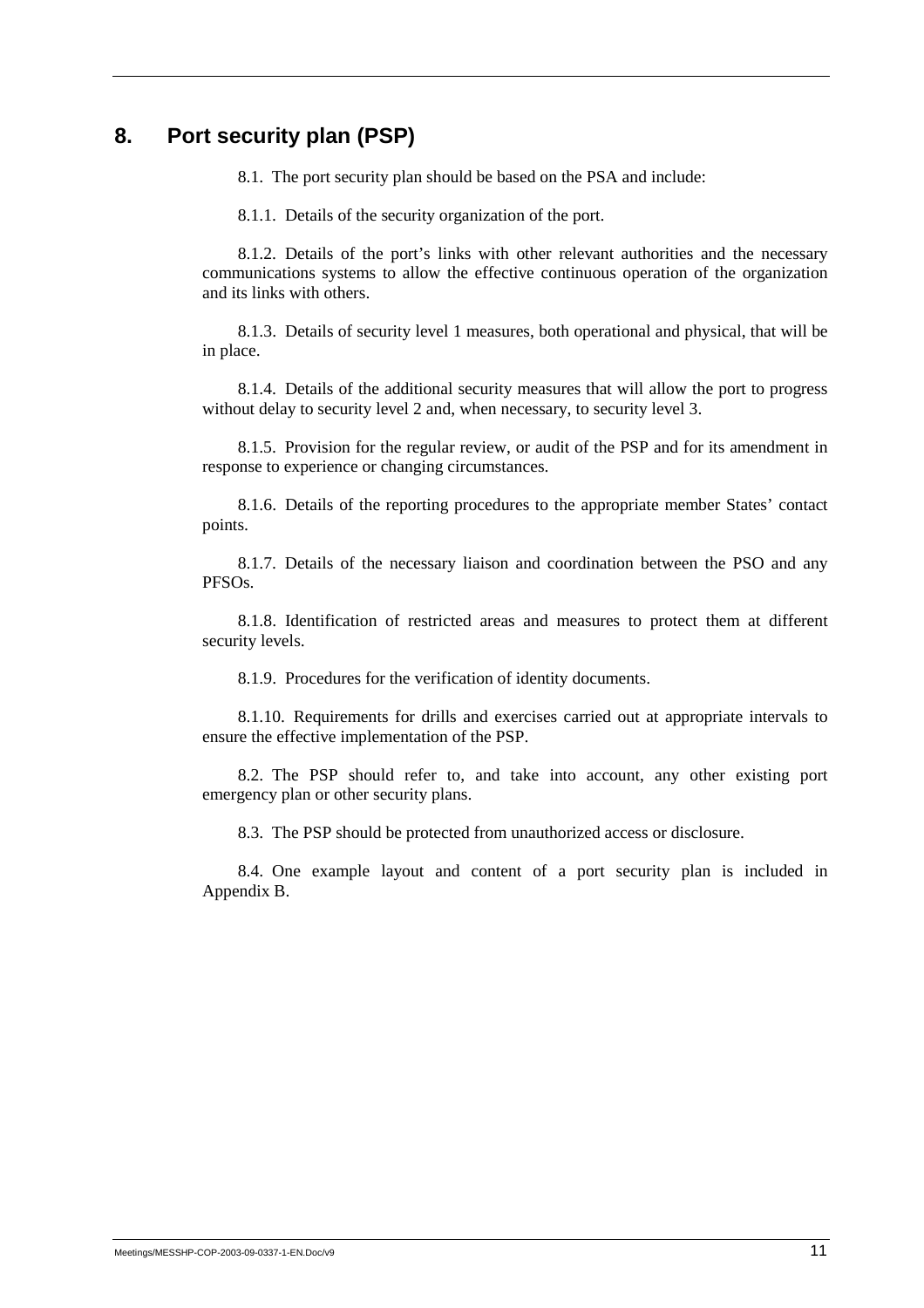## **9. Physical security of the port**

9.1. At each security level, the PSP should identify the location of restricted areas, key points, vulnerable areas and critical functions in or associated with the port and the physical protection and access control procedures and access documents required to reduce the level of risk.

9.2. Areas designated, as "restricted areas" in the PSP should be delineated as such with appropriate warning signs, markings, and as appropriate to the security level in force, barriers and access control points.

9.3. Access control procedures should be established for restricted areas of the port for any person, vehicle, vessel, cargo, material, equipment and stores inbound or outbound whether from adjacent property, waterway or from outside the port.

9.4. The PSP should define the procedures for:

9.4.1. The issuance, verification and return of access documents, at no cost to the workers.

9.4.2. The details of verification to be made regarding those persons required to be provided with or issued, access documents.

9.4.3. The appropriate authorized access control requirements for each restricted area and level of access.

9.4.4. The reporting of lost, missing or stolen documents.

9.4.5. Dealing with the misuse of access documents.

These procedures should also cover temporary personnel, contractors and visitors at each security level.

The seafarers' identification document, issued in accordance with the Seafarers' Identity Documents Convention (Revised), 2003 (No. 185), would meet all requirements of this COP for the purposes of identification and access.

9.5. Where it is necessary to combine security aspects of the PSP and the PFSP, then these should be clearly identified in the PSP. These procedures should ensure that the security requirements are compliant with national and international customs and export regulations.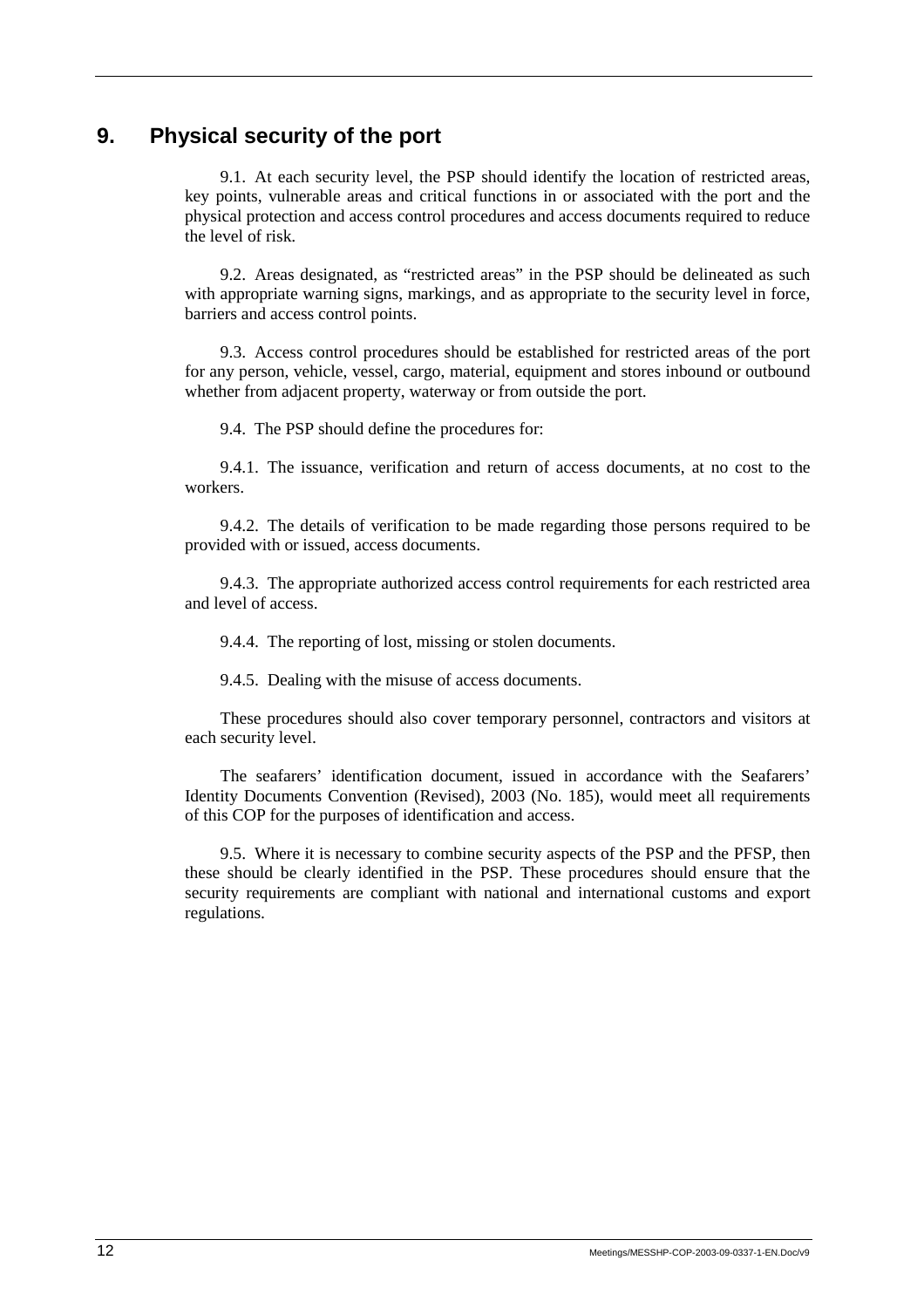## **10. Security awareness and training**

10.1. Security awareness is vital to the safety, security and health of port personnel and others having a place of work in the port, who should be made aware of their responsibilities to fellow workers, the port community and the environment. Appropriate training of personnel working in the port should maximize personal awareness of suspicious behaviour, incidents, events or objects when going about their daily tasks and the invaluable contribution to be made to the security of the port and its personnel by each individual. Included should be clear lines for reporting such matters to supervisors, managers or appropriate authorities. Additional or special training may be required for people in particular roles.

10.2. Training may be focused on particular roles and tasks in the port or at external facilities serving the port such as:

10.2.1. Security and law enforcement personnel.

10.2.2. Stevedores and all those handling, storing and transporting or coming into contact with passengers, freight, cargo, material and stores or ships.

10.2.3. Other associated roles and tasks where personnel do not come into direct contact with passengers, freight, cargo, material and stores or ships as a matter of course but who are in administrative and support roles in the port or at associated facilities.

10.3. Consideration should also be given to circumstances where it would be ineffective or contrary to good security practice to train or give additional information to those without a direct need to know.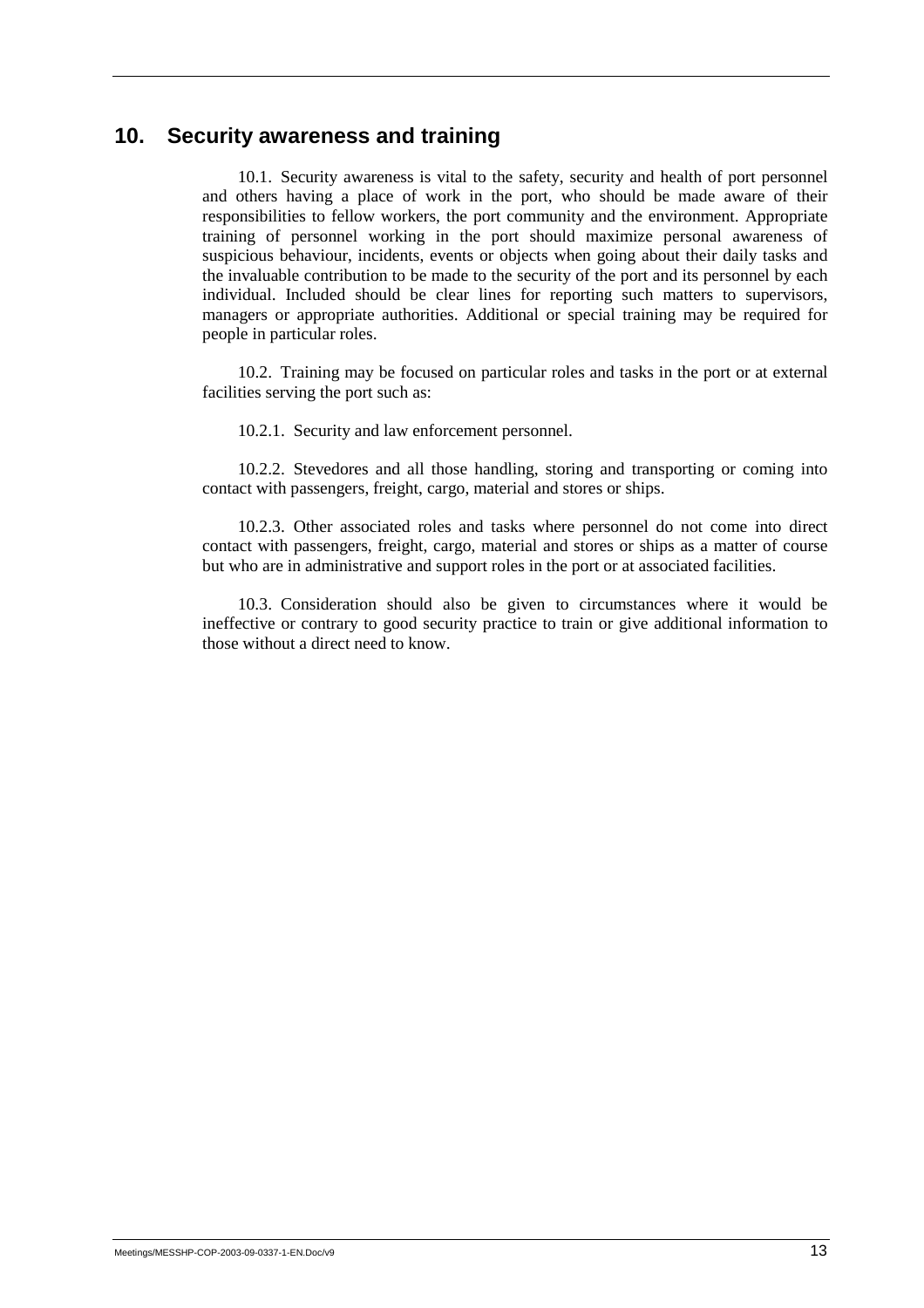# **11. Confidentiality and non-disclosure of information**

Contracts of employment or organizational rules should contain provisions requiring personnel not to divulge security-related information on the port, security training, access control systems, locations of security or communications equipment and routines or business of the port to persons who do not have a direct need to know.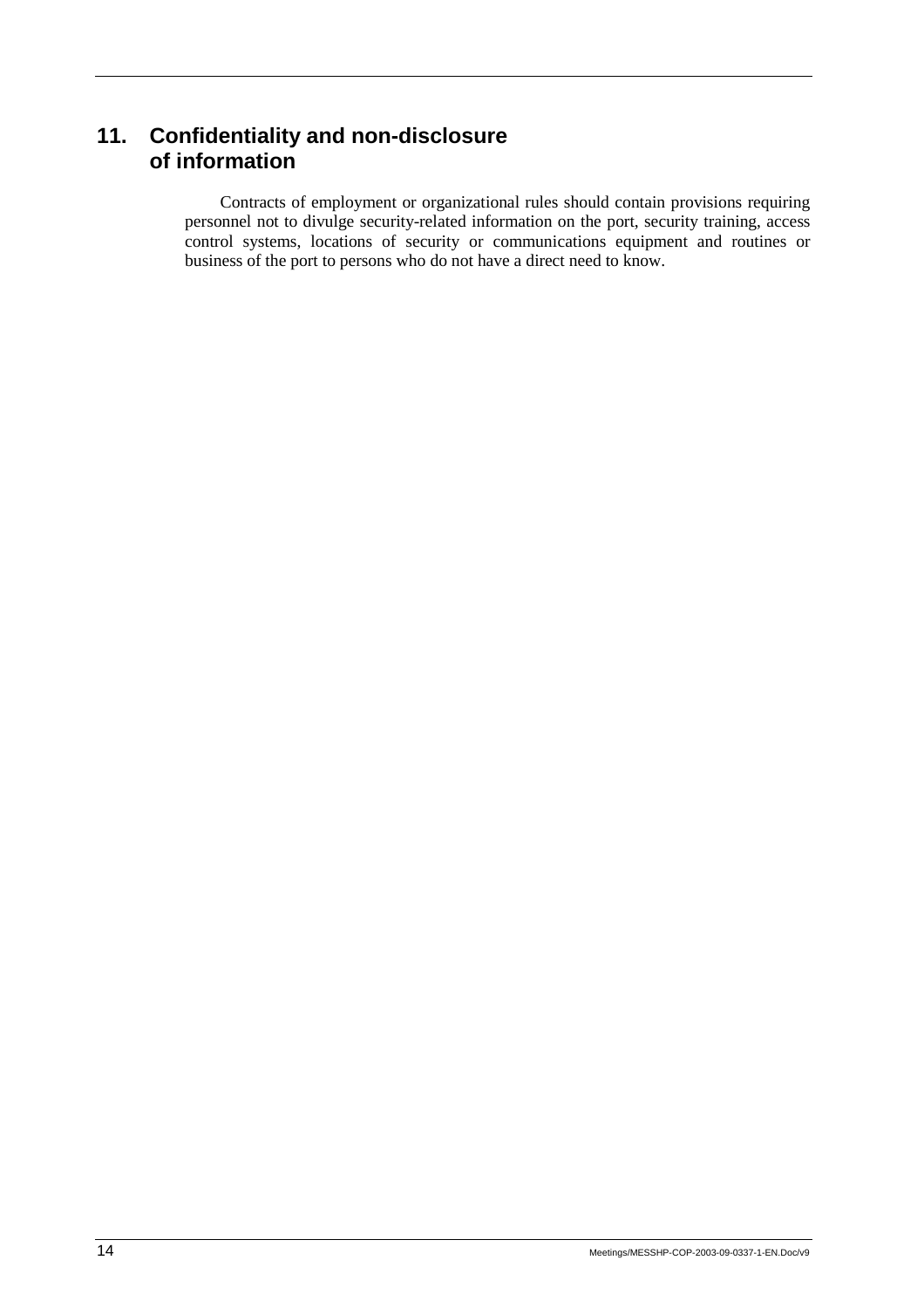## **Appendix A**

### **The port security assessment (PSA)**

#### *Introduction*

1. The "Threat and Risk Analysis Matrix" (TRAM) is a simplified risk-based method and tool to assist in carrying out a PSA. It is but one of a number of tools and is given here by way of example.

2. Its purpose is to identify threats with a view to initiating and recommending countermeasures to deter, detect and reduce the consequence of any potential incident should it occur. Such an analysis may be a valuable aid to allocating resources, forward planning, contingency planning and budgeting.

3. The TRAM should be updated as often as changing circumstances may dictate to maintain its effectiveness. This task would, normally, fall under the remit of the designated authority who should establish and maintain close links with security committees, and key commercial and industrial service partners and customers.

4. In addition to the more obvious threats, the list of potential targets should be as comprehensive as possible with due regard to the function(s) of the port, legal, political, social, geographic and economic environment of the country and the security environment specific to the port.

#### *Assessment process*

5. Table 1 is a blank version of the TRAM. The object is to compare/evaluate security measures that will reduce, independently, the vulnerability or impact and collectively reduce the overall risk score. It should be borne in mind that introducing a security measure for one threat may increase the risk of another.

6. **Potential targets (PT)**. (There should be a separate table for each potential target.) Identify PT through assessment of functions and operations, vulnerable areas, key points or persons in the port and in the immediate environs that may, if subject to an unlawful act, detrimentally impact on the security, safety of personnel or function of the port.

6.1. Establish "ownership" of the identified PT. For example:

6.1.1. directly owned and controlled by the port operator or member State;

6.1.2. directly owned by the port operator or member State but rented, leased, occupied and controlled by other parties;

6.1.3. owned, controlled and operated by other parties;

6.1.3.1. represented on the PSAC;

6.1.3.2. not represented on the PSAC (consider whether membership would be appropriate and/or beneficial to the port community).

7. Establish if there are any existing security measures, such as a perimeter fence, access control and/or security patrol or monitoring of the PT. If so, are they effective, can improvements be made?

8. **Threat scenario** (columns A and B of table 1). Consider threat scenarios from both internal and external sources to which the identified PT may be vulnerable (input from police, security and intelligence services is essential).

8.1. Threat scenarios (amongst many) that it may be appropriate to consider:

8.1.1. direct attack to cause injury and loss of life or destroy functions and infrastructure of the port. To take over vehicles/vessels as means to inflict damage by ramming. Release of noxious or hazardous material either from vehicles/vessels or storage areas and so on;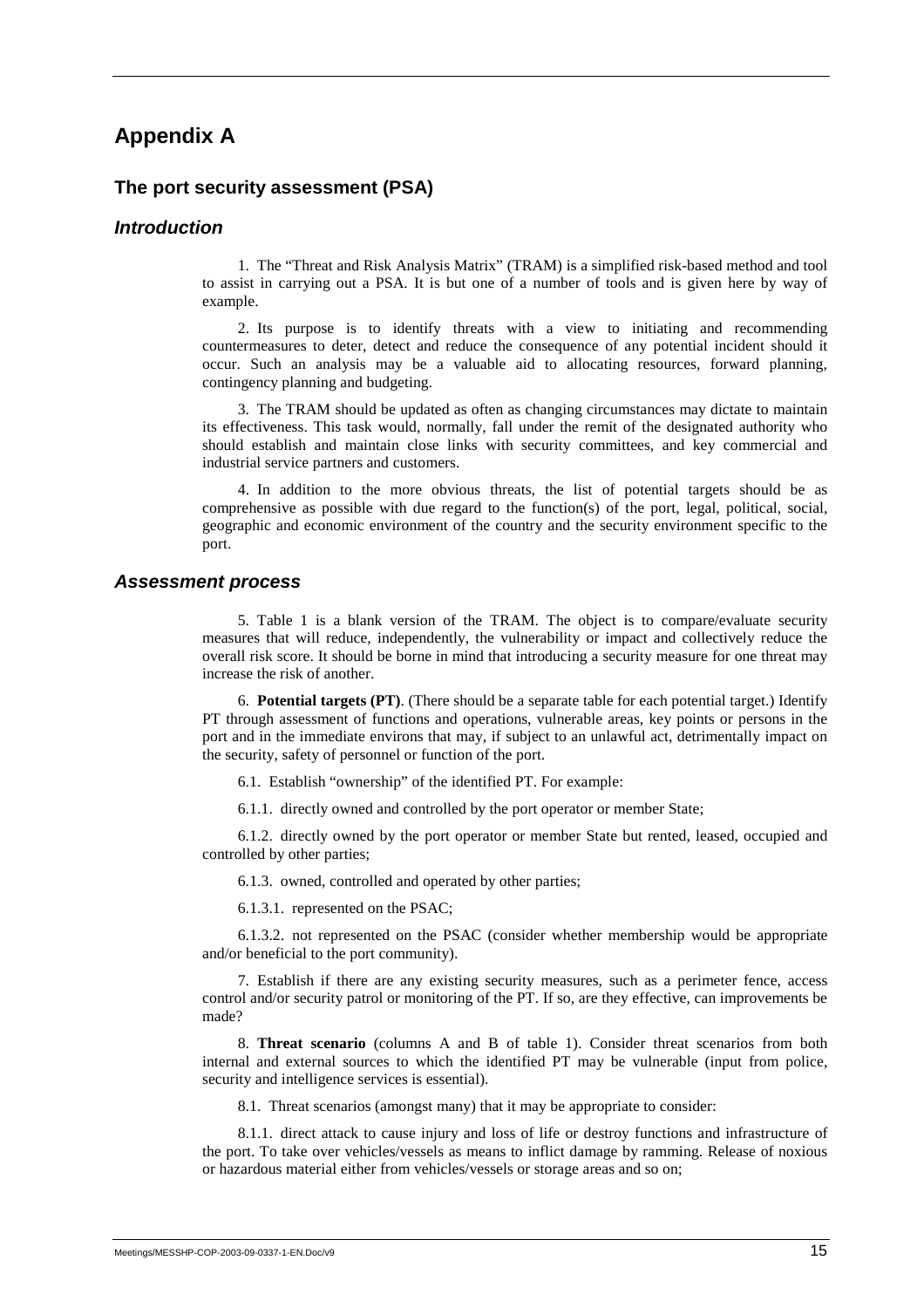8.1.2. sabotage;

8.1.3. kidnap and ransom (for reward, extortion or coercion).

9. **Threat** (column C of table 1). The probability of an incident occurring should be assessed on the following scale:

 $3 = high;$ 

 $2 =$  medium:

 $1 = 1$ ow

The allocation of a particular threat score may be based on specific information received or the known characteristics of the potential target.

10. **Vulnerability** (column D of table 1). The vulnerability of the PT to each threat may be assessed as follows:

- **4** = No existing security measures/existing security measures are not effective (e.g. unrestricted access to target, target not monitored; personnel untrained; target easily damaged);
- **3** = Minimal security measures (e.g. restricted areas not clearly identified; inadequate access control procedures; sporadic monitoring; no formal security training programme; target susceptible to certain types of damage);
- $2 =$  Satisfactory security measures (e.g. restricted areas clearly identified and access is controlled; formal security training programme; adequate monitoring and threat awareness; target not easily damaged);
- **1** = Fully effective security measures (e.g. all of "2" plus, capable of promptly scaling to higher security level as needed; target difficult to damage or has sufficient redundancy to prevent disruption if certain functions are damaged).

11. **Impact.** Assess the impact (consequence) of each potential incident on the PT and port should it occur. Specific "impacts" and priorities for a particular port may be substituted by the designated authority to meet the national security profile and requirements.

- **5** = Detrimental to security and safety (likely to cause loss of life, serious injuries and/or create widespread danger to public health and safety).
- **4** = Detrimental to public safety and/or national prestige (likely to cause significant environmental damage and/or localized public health and safety).
- **3** = Detrimental to the environment and/or economic function of the port (likely to cause sustained port-wide disruption and/or significant economic loss and/or damage to national prestige).
- **2** = Detrimental to assets, infrastructure, utility and cargo security (likely to cause limited disruption to an individual asset, infrastructure or organization).
- **1** = Detrimental to customer/port community confidence.

12. **Risk score.** Score is the product of threat x vulnerability x impact.

12.1. The highest score scenario will be: **Threat** – High ………………………………….……… 3 **Vulnerability** – No existing countermeasure………….. 4 **Impact** – Potential loss of life/injury ………..………... 5 **Risk score** …………..……………………………….… 60 12.2. The lowest score scenario will be: **Threat** – Low ………..……………………………….. 1 **Vulnerability** – Fully compliant ………………….….. 1 **Impact** – Little ……………………………………….. 1 **Risk score** …………...…………………………….…. 1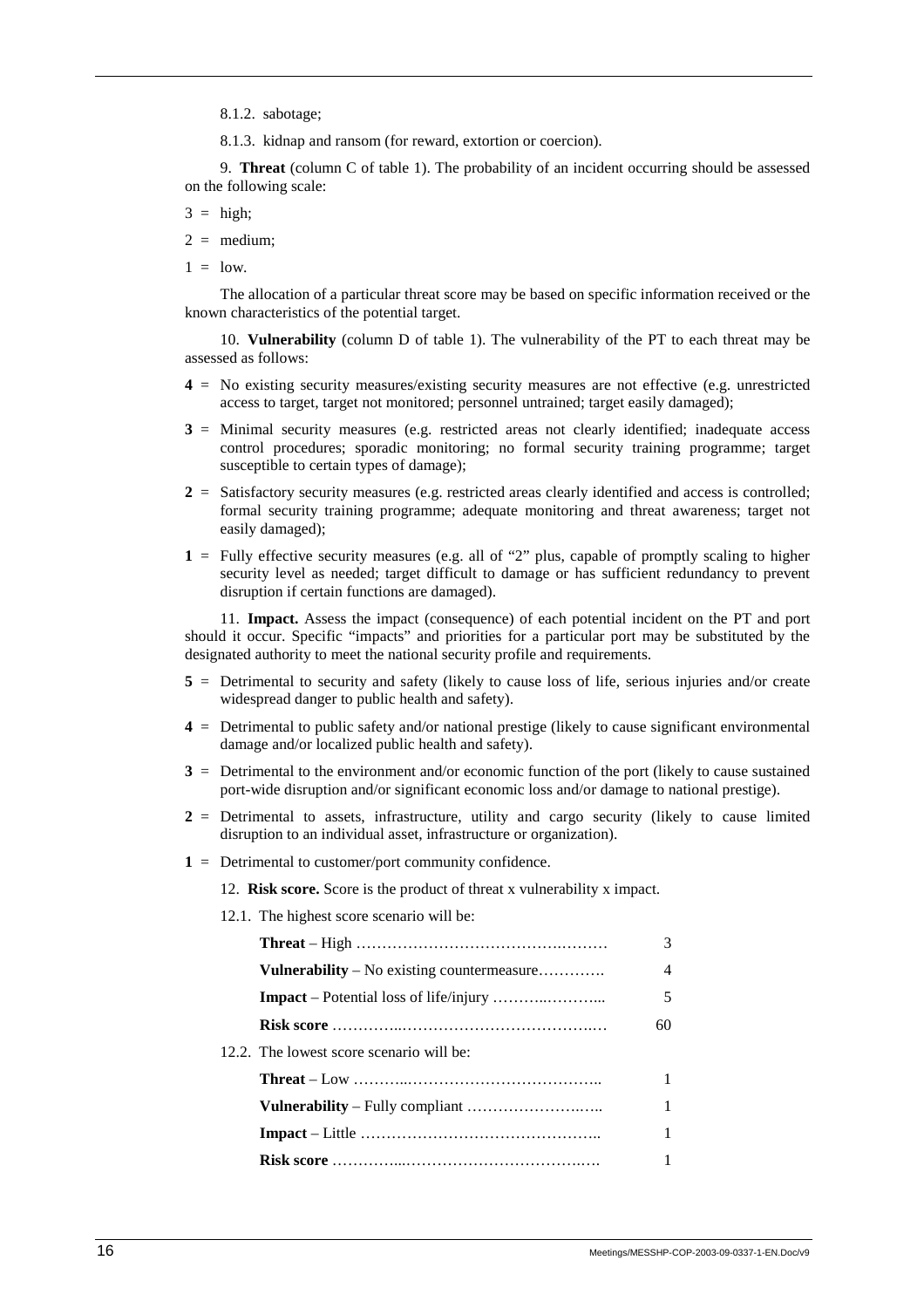13. **Action priority** (column G of table 1). Tabulating and listing the scores for each threat against each PT will assist in assessing the priority in which to deal with each potential incident. The process should lead to indications of actions required to deter, detect and mitigate the consequences of potential incidents, resources available or required and appropriate security measures.

14. In assessing likely scenarios the history and modus operandi of illegal groups most likely to operate in the area should be considered when identifying the PT and determining and assessing the most appropriate security measures.

15. This is an assessed reduction of the score for each scenario based on the perceived effectiveness of the security measures when they have been put into effect. The result should give some guidance as to which actions and resources will have the greatest benefit in deterring attack of the PT. It may also indicate that some targets or threats do not need to be considered or that the security measure is not achievable because of resource or other constraints.

16. The TRAM for every potential target should be collated into one master matrix of similar threat scenarios and common security measures identified to give the maximum benefit. It may also be that some PT may be grouped together under one security measure. For example one or more PT close together may be contained within one perimeter fence with one gate controller. It may be that a vulnerable operation in a remote part of the port can be moved into a more secure area. Every possible realistic action should be considered.

17. The completed TRAM together with a consolidated summary of all security measures that have been devised and are able to be implemented should form the basis from which the port security plan can be developed.

#### *Assessment example*

The following ten-step example is used to illustrate the possible working of a security assessment using the TRAM for a specific threat scenario – destroy port authority's communication tower by explosives.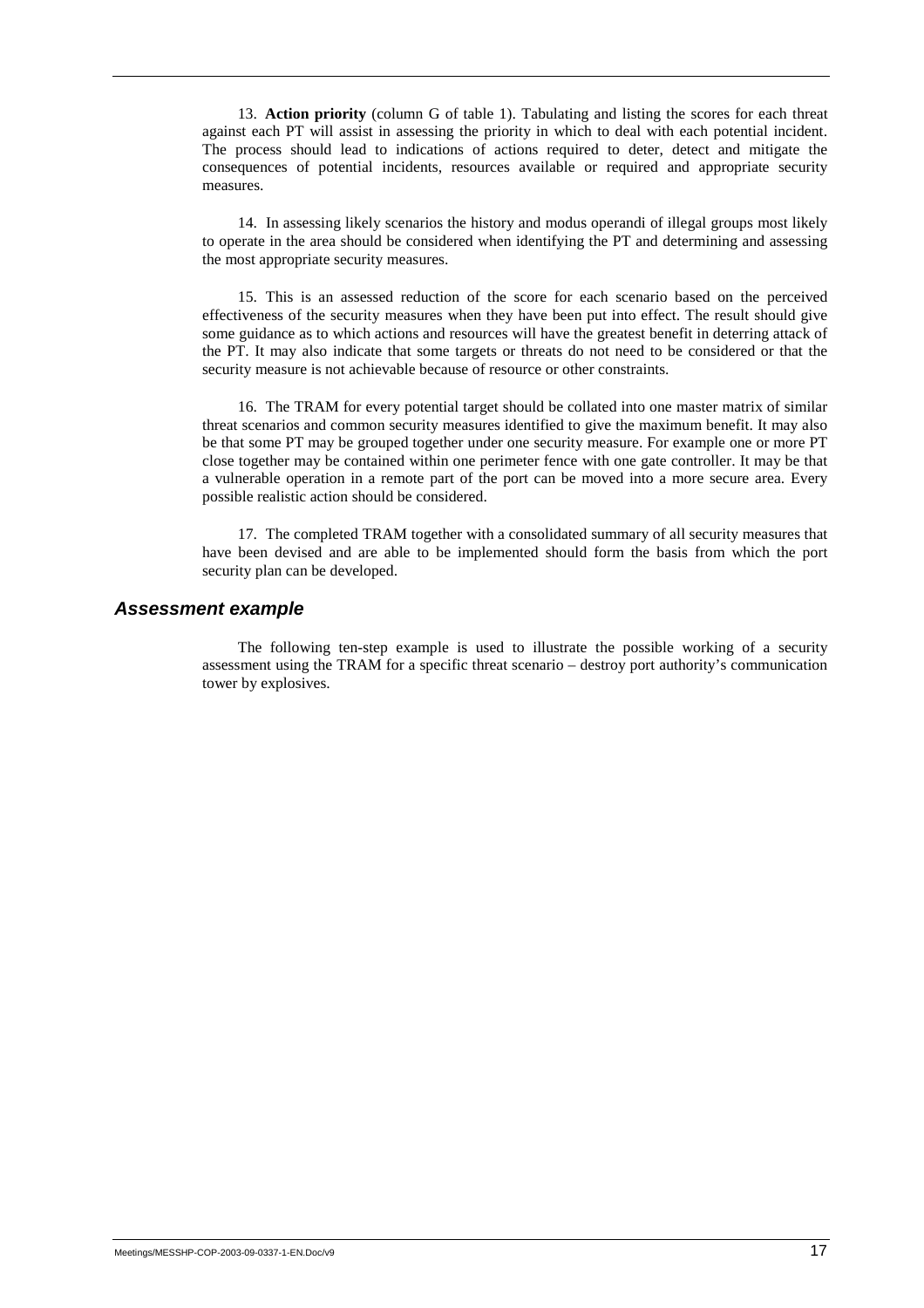## **Table 1. Blank Threat and Risk Analysis Matrix (TRAM)**

**Potential target: Person/place/location (identify each PT in the port area not covered by the PFSP or other official subordinate plan)** 

| Scenario<br>No. | Threat scenario | Threat      | Vulnerability | Impact             | <b>Risk score</b> | <b>Action priority</b> |
|-----------------|-----------------|-------------|---------------|--------------------|-------------------|------------------------|
| $\mathsf{A}$    | $\sf B$         | $\mathsf C$ | $\mathsf D$   | $\mathsf{E}% _{0}$ | $\mathsf F$       | ${\mathsf G}$          |
| $\overline{1}$  |                 |             |               |                    |                   |                        |
| $\overline{2}$  |                 |             |               |                    |                   |                        |
| $\mathfrak{Z}$  |                 |             |               |                    |                   |                        |
| $\overline{4}$  |                 |             |               |                    |                   |                        |
| 5               |                 |             |               |                    |                   |                        |
| $6\overline{6}$ |                 |             |               |                    |                   |                        |
| $7\overline{ }$ |                 |             |               |                    |                   |                        |
| $\, 8$          |                 |             |               |                    |                   |                        |
| 9               |                 |             |               |                    |                   |                        |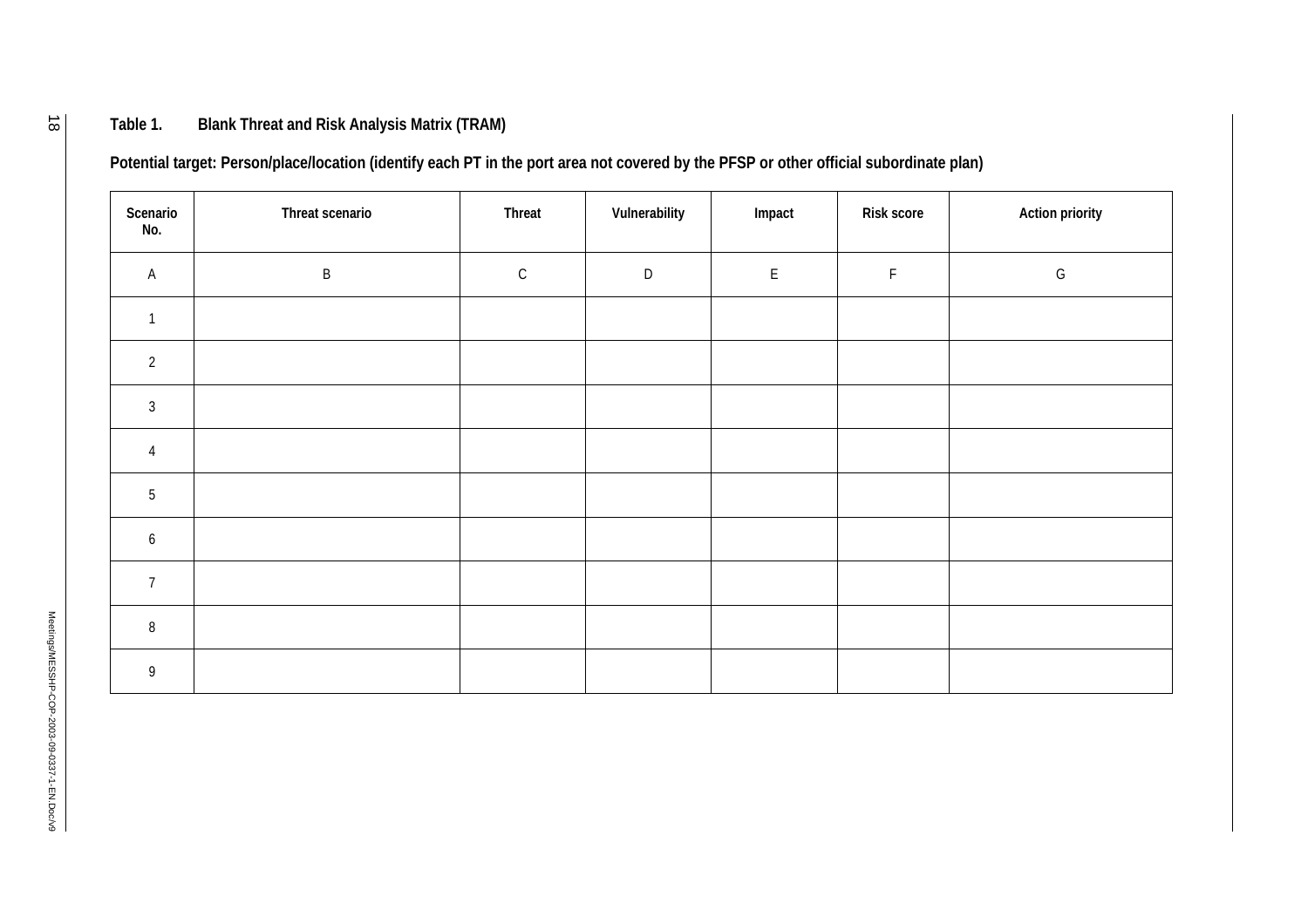| Scenario<br>No.     | Threat scenario                                               | <b>Threat</b> | Vulnerability | Impact      | <b>Risk score</b>                                                                                                                                                                                                                                                                                                                                                                                                                                                                                                                                                                                                                                                                                                                                                                                                                    | <b>Action priority</b> |
|---------------------|---------------------------------------------------------------|---------------|---------------|-------------|--------------------------------------------------------------------------------------------------------------------------------------------------------------------------------------------------------------------------------------------------------------------------------------------------------------------------------------------------------------------------------------------------------------------------------------------------------------------------------------------------------------------------------------------------------------------------------------------------------------------------------------------------------------------------------------------------------------------------------------------------------------------------------------------------------------------------------------|------------------------|
| A                   | B                                                             | $\mathsf{C}$  | D             | $\mathsf E$ | F                                                                                                                                                                                                                                                                                                                                                                                                                                                                                                                                                                                                                                                                                                                                                                                                                                    | G                      |
| 1                   | Destroy port authority's communication<br>tower by explosives |               |               |             |                                                                                                                                                                                                                                                                                                                                                                                                                                                                                                                                                                                                                                                                                                                                                                                                                                      |                        |
| security assessment | up to the compound or placed on the service approach road.    |               |               |             | interference by a 2-metre high razor wire fence of 15 metre diameter and is located in a non-restricted area approximately 200 metres from the Harbour Masters<br>Office. The facility is positioned on flat ground approachable from all sides, and a service road, that is accessible from the public area roads, passes within<br>20 metres of the perimeter fence. Access to the compound is limited to maintenance and servicing of the tower components as required and seasonal ground<br>maintenance including grass cutting by regular port approved contractors. There is a mobile security patrol that visits and checks for signs of damage or intrusion<br>once by day and once by night. The tower could be easily damaged by an explosive device thrown over the fence, placed against the fence or a car bomb driven |                        |
|                     | Step 2 - Assign a threat score to this scenario in column C   |               |               |             |                                                                                                                                                                                                                                                                                                                                                                                                                                                                                                                                                                                                                                                                                                                                                                                                                                      |                        |
| Scenario<br>No.     | Threat scenario                                               | <b>Threat</b> | Vulnerability | Impact      | <b>Risk score</b>                                                                                                                                                                                                                                                                                                                                                                                                                                                                                                                                                                                                                                                                                                                                                                                                                    |                        |
| A                   | B                                                             | $\mathsf C$   | D             | $\mathsf E$ | F                                                                                                                                                                                                                                                                                                                                                                                                                                                                                                                                                                                                                                                                                                                                                                                                                                    | G                      |
| 1                   | Destroy port authority's communication<br>tower by explosives | $\mathbf{1}$  |               |             |                                                                                                                                                                                                                                                                                                                                                                                                                                                                                                                                                                                                                                                                                                                                                                                                                                      | <b>Action priority</b> |

| Scenario<br>No. | Threat scenario                                               | <b>Threat</b> | Vulnerability | Impact | <b>Risk score</b> | <b>Action priority</b> |
|-----------------|---------------------------------------------------------------|---------------|---------------|--------|-------------------|------------------------|
|                 |                                                               |               |               |        |                   |                        |
|                 | Destroy port authority's communication<br>tower by explosives |               |               |        |                   |                        |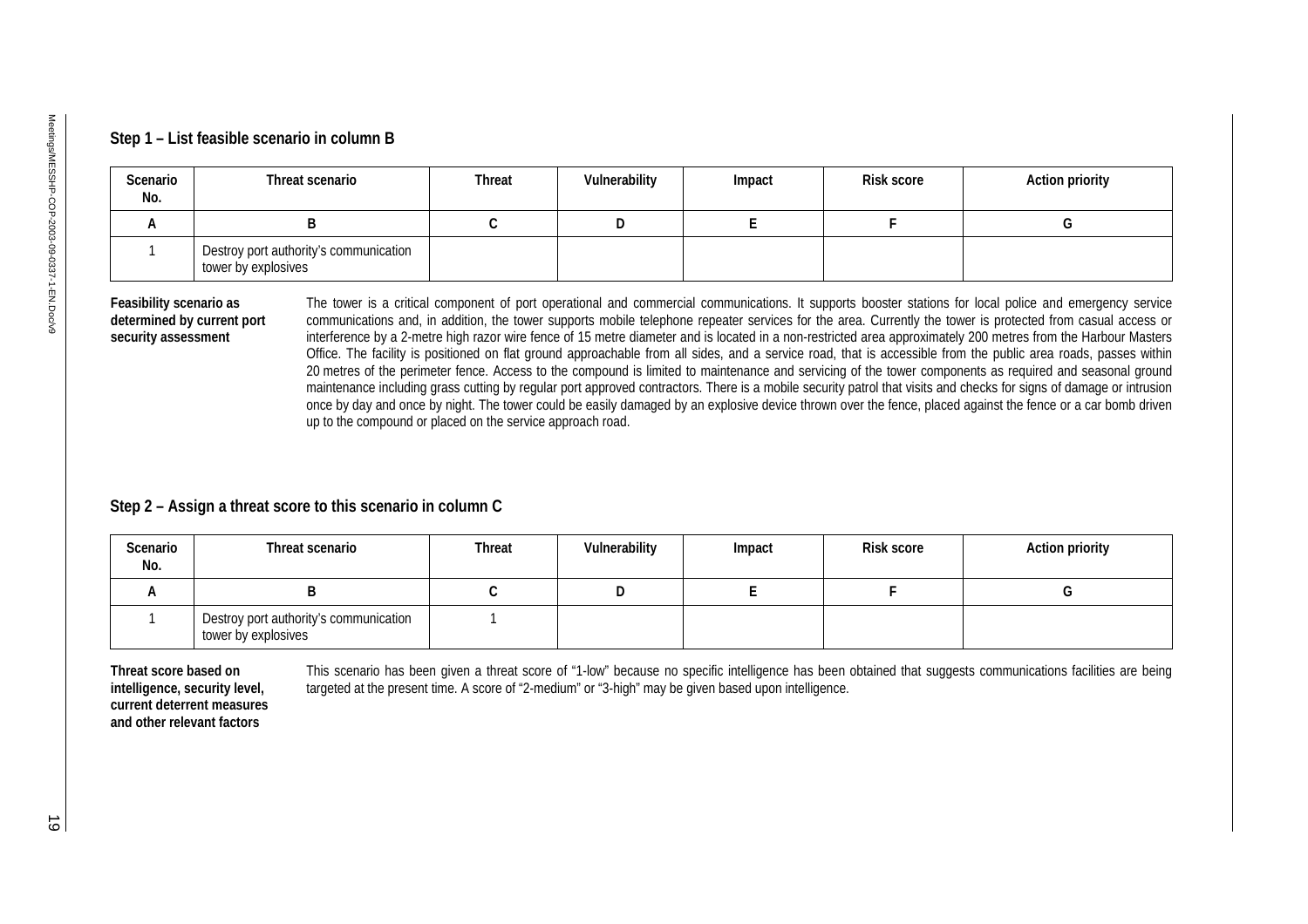### **Step 3 – Assign a vulnerability score to this scenario in column D**

| Scenario<br>No. | Threat scenario                                               | <b>Threat</b> | Vulnerability | Impact | <b>Risk score</b> | <b>Action priority</b> |
|-----------------|---------------------------------------------------------------|---------------|---------------|--------|-------------------|------------------------|
|                 |                                                               |               |               |        |                   |                        |
|                 | Destroy port authority's communication<br>tower by explosives |               |               |        |                   |                        |

**Vulnerability is the susceptibility of a potential target to a particular threat** 

In this example, the threat is damage to the communications tower by explosives. Vulnerability is listed as "2-satisfactory security measures" because the facility's existing perimeter fence and security patrol is considered a sufficient deterrent.

## **Step 4 – Assign impact score to this scenario in column E**

| Scenario<br>No. | Threat scenario                                               | <b>Threat</b> | Vulnerability | Impact | <b>Risk score</b> | <b>Action priority</b> |
|-----------------|---------------------------------------------------------------|---------------|---------------|--------|-------------------|------------------------|
|                 |                                                               |               |               |        |                   |                        |
|                 | Destroy port authority's communication<br>tower by explosives |               |               |        |                   |                        |

**Impact is the consequence of an incident – the effect on public health, safety or security, etc.**  In this example, impact is listed as "3-detrimental to the economic function of the port" because there is no back-up communication tower, so its loss would shut down the port for some time until repairs could be made, thus causing substantial economic loss. Impact may be further reduced if there is redundancy to the potential target (e.g. a back-up communications tower) or if a target may be easily repaired. Conversely, impact may increase if there is no redundancy, or if a target would be difficult to replace.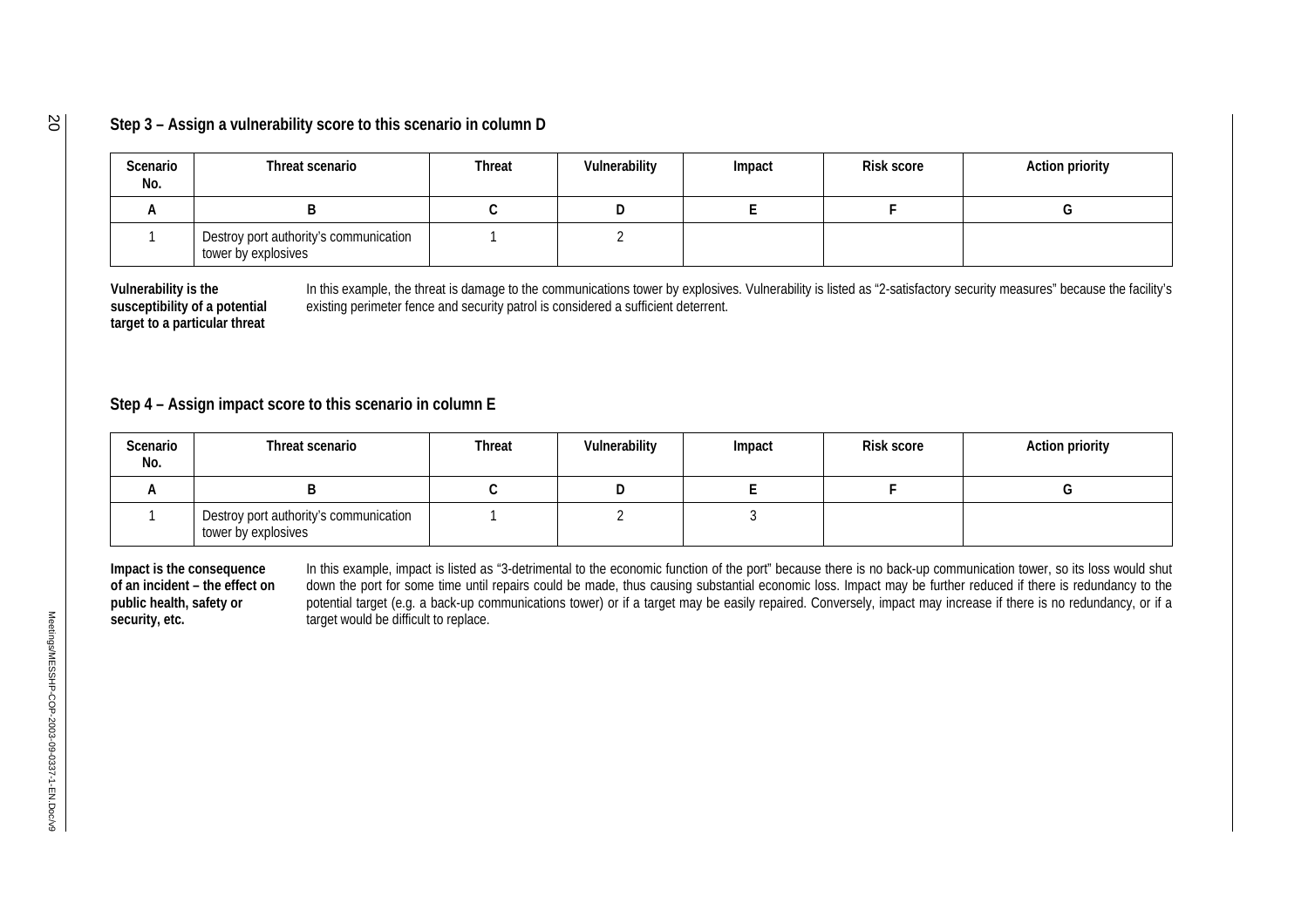| Scenario<br>No. | Threat scenario                                               | <b>Threat</b> | Vulnerability | Impact | <b>Risk score</b> | <b>Action priority</b> |
|-----------------|---------------------------------------------------------------|---------------|---------------|--------|-------------------|------------------------|
| n.              |                                                               |               |               |        |                   |                        |
|                 | Destroy port authority's communication<br>tower by explosives |               |               |        |                   |                        |

| Scenario<br>No.                                                     | Threat scenario                                                                                                  | <b>Threat</b> | Vulnerability  | Impact      | Risk score                                                                                                                                                      | <b>Action priority</b> |
|---------------------------------------------------------------------|------------------------------------------------------------------------------------------------------------------|---------------|----------------|-------------|-----------------------------------------------------------------------------------------------------------------------------------------------------------------|------------------------|
| A                                                                   | B                                                                                                                | $\mathsf C$   | D              | E           | $\mathsf F$                                                                                                                                                     | G                      |
| 1                                                                   | Destroy port authority's communication<br>tower by explosives                                                    | $\mathbf{1}$  | $\overline{2}$ | 3           | 6                                                                                                                                                               |                        |
| columns C, D and E)                                                 | Step 6 - Determine the action priority in column G (typically performed following several scenario calculations) |               |                |             |                                                                                                                                                                 |                        |
| Scenario<br>No.                                                     | Threat scenario                                                                                                  | <b>Threat</b> | Vulnerability  | Impact      | Risk score                                                                                                                                                      | <b>Action priority</b> |
| A                                                                   | B                                                                                                                | $\mathsf C$   | D              | $\mathsf E$ | $\mathsf F$                                                                                                                                                     | G                      |
| 1                                                                   | Destroy port authority's communication<br>tower by explosives                                                    | $\mathbf{1}$  | $\overline{2}$ | 3           | 6                                                                                                                                                               |                        |
| The action priority is<br>based on each scenario's<br>initial score | resources, particularly when a large number of scenarios are assessed.                                           |               |                |             | Establishing action priorities based on initial Risk scores is a quick way to distinguish between the various scenarios, and can help focus and allocate scarce |                        |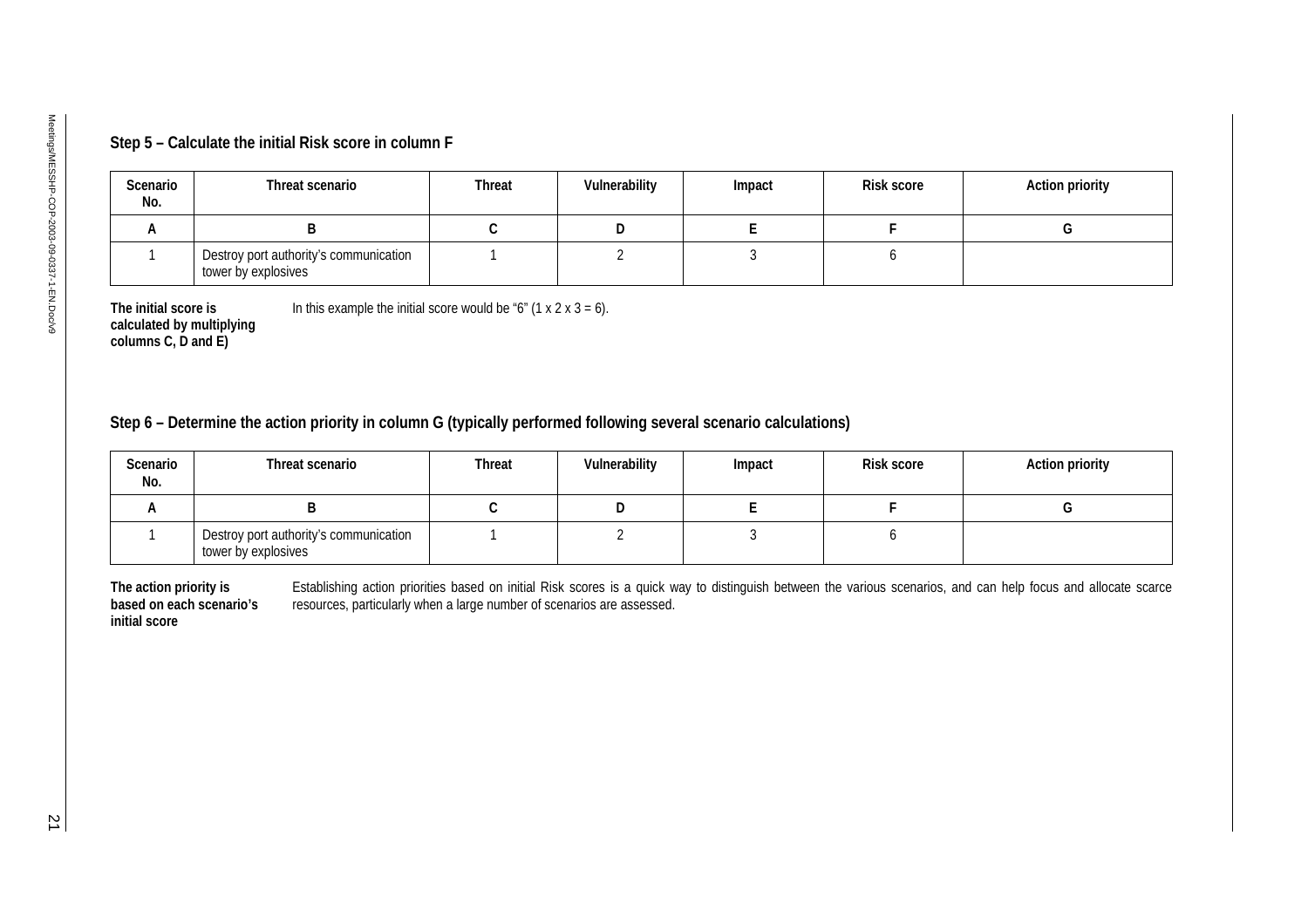**Step 7 – Determine new scores and action priorities based on changes to threat, vulnerability or impact** 

| Scenario<br>No. | Threat scenario                                               | <b>Threat</b> | Vulnerability | Impact | <b>Risk score</b> | <b>Action priority</b> |
|-----------------|---------------------------------------------------------------|---------------|---------------|--------|-------------------|------------------------|
|                 |                                                               |               |               |        |                   |                        |
|                 | Destroy port authority's communication<br>tower by explosives |               |               |        |                   |                        |

**A variety of factors may change an initial risk score** 

For example, an increase in threat from 1 (low) to 2 (medium), would raise the risk score from "6" to "12" (column C increases from "1" to "2", thus 2 x 2 x 3 = 12; see above). When the threat score increases, persons involved in developing security measures can use this table to recalculate how vulnerability or impact reduction measures may reduce the risk score. If "6" is deemed to be an acceptable level, then vulnerability reduction measures or impact reduction measures should be considered that will reduce the figures in columns D and E so as to give a risk score in column F of no higher than "6".

#### **Step 8 – Implementing measures to reduce vulnerability**

As described in Step 1, the tower is protected from casual access or interference by a 2-metre high razor wire fence of 15 metre diameter and is located in a non-restricted area approximately 200 metres from the Harbour Master's Office. The facility is positioned on flat ground approachable from all sides, and a service road, that is accessible from the public area roads, passes within 20 metres of the perimeter fence. Access to the compound is limited to maintenance and servicing of the tower components as required and seasonal ground maintenance including grass cutting by regular port approved contractors. There is a mobile security patrol that visits and checks for signs of damage or intrusion once by day and once by night. With these measures, vulnerability was scored as "2". However, if additional vulnerability reduction measures, such as a full-time on-site security force, or, changing the non-restricted area to a restricted area, the vulnerability score may be reduced from "2" to "1" fully effective security measures. Thus, with vulnerability in column D reduced from "2" to "1", as shown below, a new risk score of "6" is produced.

| Scenario<br>No. | Threat scenario                                               | <b>Threat</b> | Vulnerability | Impact | <b>Risk score</b> | <b>Action priority</b> |
|-----------------|---------------------------------------------------------------|---------------|---------------|--------|-------------------|------------------------|
|                 |                                                               |               |               |        |                   |                        |
|                 | Destroy port authority's communication<br>tower by explosives |               |               |        |                   |                        |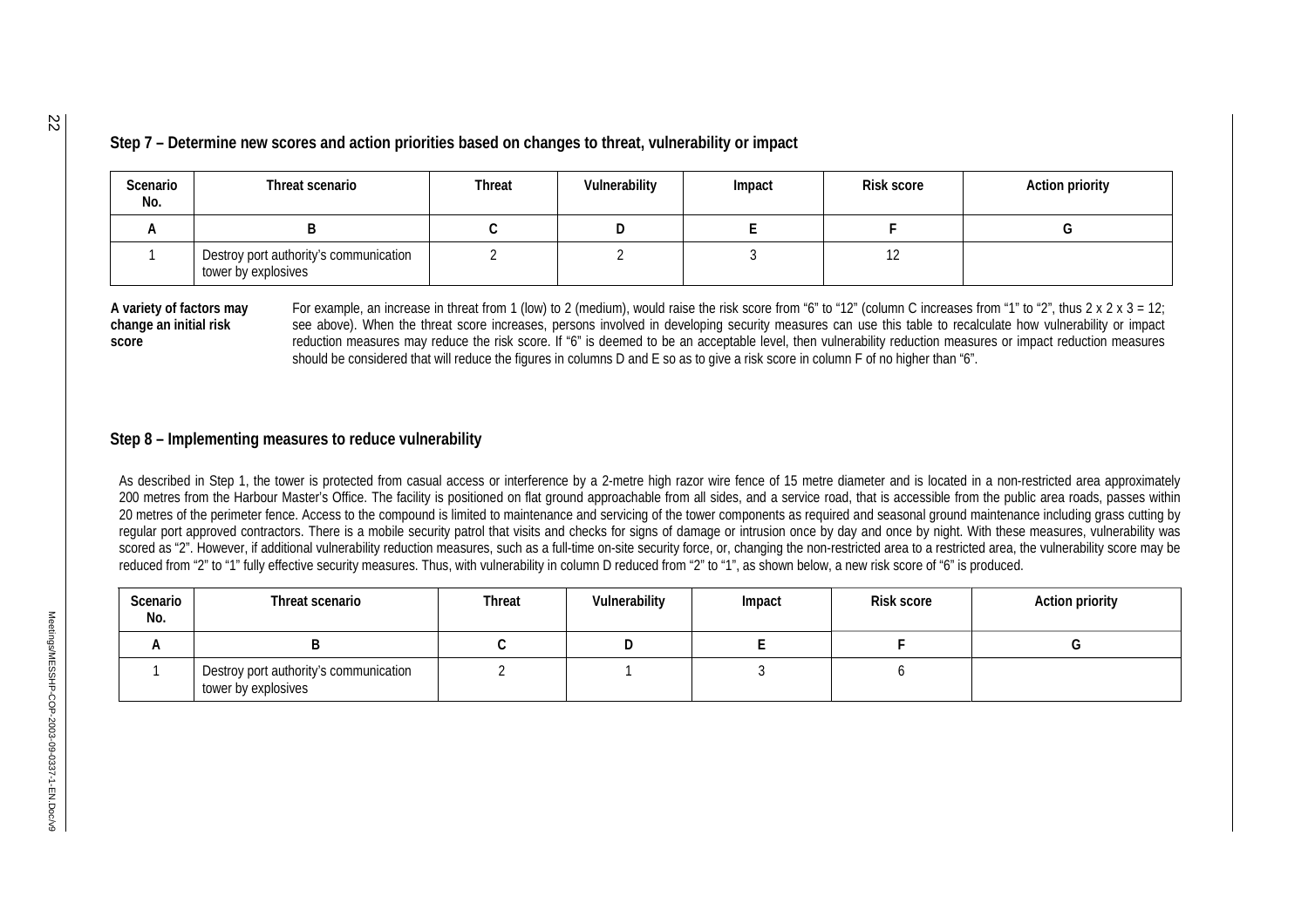| Scenario<br>No. | Threat scenario                                               | Threat | Vulnerability | Impact | <b>Risk score</b> | <b>Action priority</b> |
|-----------------|---------------------------------------------------------------|--------|---------------|--------|-------------------|------------------------|
| A               |                                                               |        |               |        |                   |                        |
|                 | Destroy port authority's communication<br>tower by explosives |        |               |        |                   |                        |

| No. | Threat scenario                                               | Threat         | Vulnerability  | Impact         | <b>Risk score</b> | <b>Action priority</b> |
|-----|---------------------------------------------------------------|----------------|----------------|----------------|-------------------|------------------------|
| Α   | B                                                             | $\mathsf C$    | D              | E              | F                 | G                      |
| 1   | Destroy port authority's communication<br>tower by explosives | $\overline{2}$ | $\overline{2}$ | $\overline{2}$ | 8                 |                        |
| No. |                                                               |                |                |                |                   |                        |
| А   | B                                                             | C              | D              | E              | F.                | G                      |
|     |                                                               | $\overline{2}$ | $\mathbf{1}$   | $\overline{2}$ | $\overline{4}$    |                        |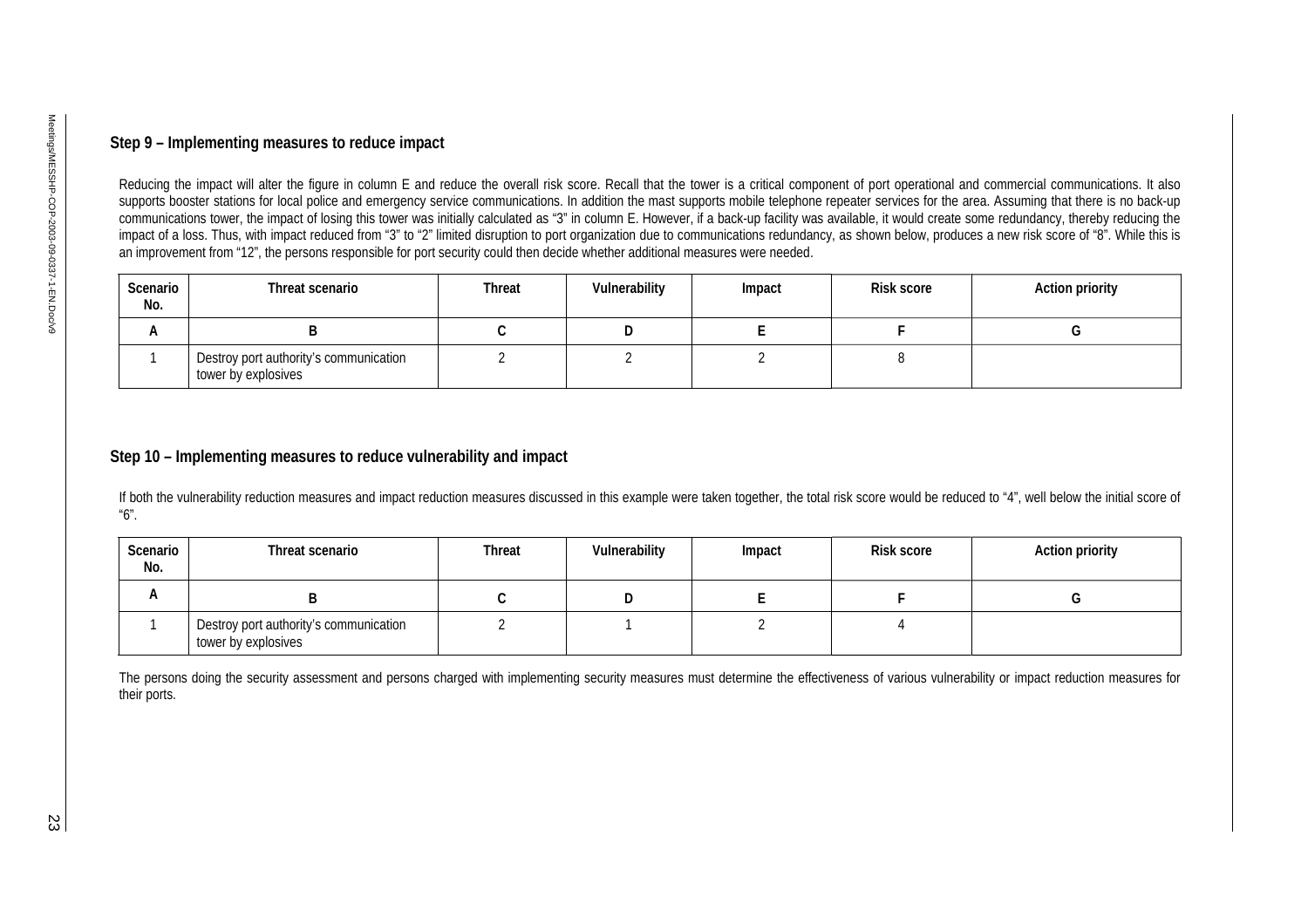## **Appendix B**

### **The port security plan (PSP)**

### *Introduction*

1. The PSP should be compatible with the ISPS Code, ship security plan and port facility security plans.

2. It is not intended that the PSP should duplicate or replace the PFSP. It may however identify the relationship with the port facility and provide the transition of maritime security from the ship through the port facility into and from the port.

3. The PSP should address at least the following for each security level:

3.1. Identify the person in the port designated to receive security-sensitive information affecting the port.

3.2. Measures designed to prevent unauthorized weapons or any dangerous substances and devices intended for use against persons, port assets or infrastructure and facilities from being introduced into the port.

3.3. Identify restricted areas of the port and measures designed to prevent unauthorized access.

3.4. Procedures for responding to security threats to the port, or breaches of security including provisions to maintain critical operations of the port.

3.5. Approve the security measures required at each security level and, in particular, procedures for responding to any security instructions the member State may give at security level 3.

3.6. Procedures for evacuation in the event of a security incident.

3.7. Duties of port personnel assigned security responsibilities.

3.8. Procedures for interfacing with port facility security activities.

3.9. Procedures for periodic review and updating of the plan.

3.10. Procedures for reporting security incidents.

3.11. Identification of the PSO and 24-hour contact details.

3.12. Measures to ensure the security of information contained in the plan including, where appropriate, proprietary information of members of the port community.

3.13. Measures to prevent interference or theft of port property and equipment, and inbound and outbound material, stores and cargo.

3.14. Procedures for auditing the port security plan.

3.15. Procedures for responding to security alarm activation at the port facility or other restricted area in the port.

3.16. Procedures to facilitate the movement and access of seafarers including representatives of seafarer welfare organizations and workers' organizations to the port, port facility and ship as appropriate.

4. The port security plan may be used in addition to identify and communicate:

4.1. Permitted inbound and outbound passenger routing.

4.2. Inbound and outbound seafarer routing (from/to port facility/between port facilities).

4.3. Holding areas and routing for inbound and outbound (inter-ship/port facility) and transiting cargo, materials, stores and traffic.

4.4. Approved holding areas for dangerous goods and hazardous material.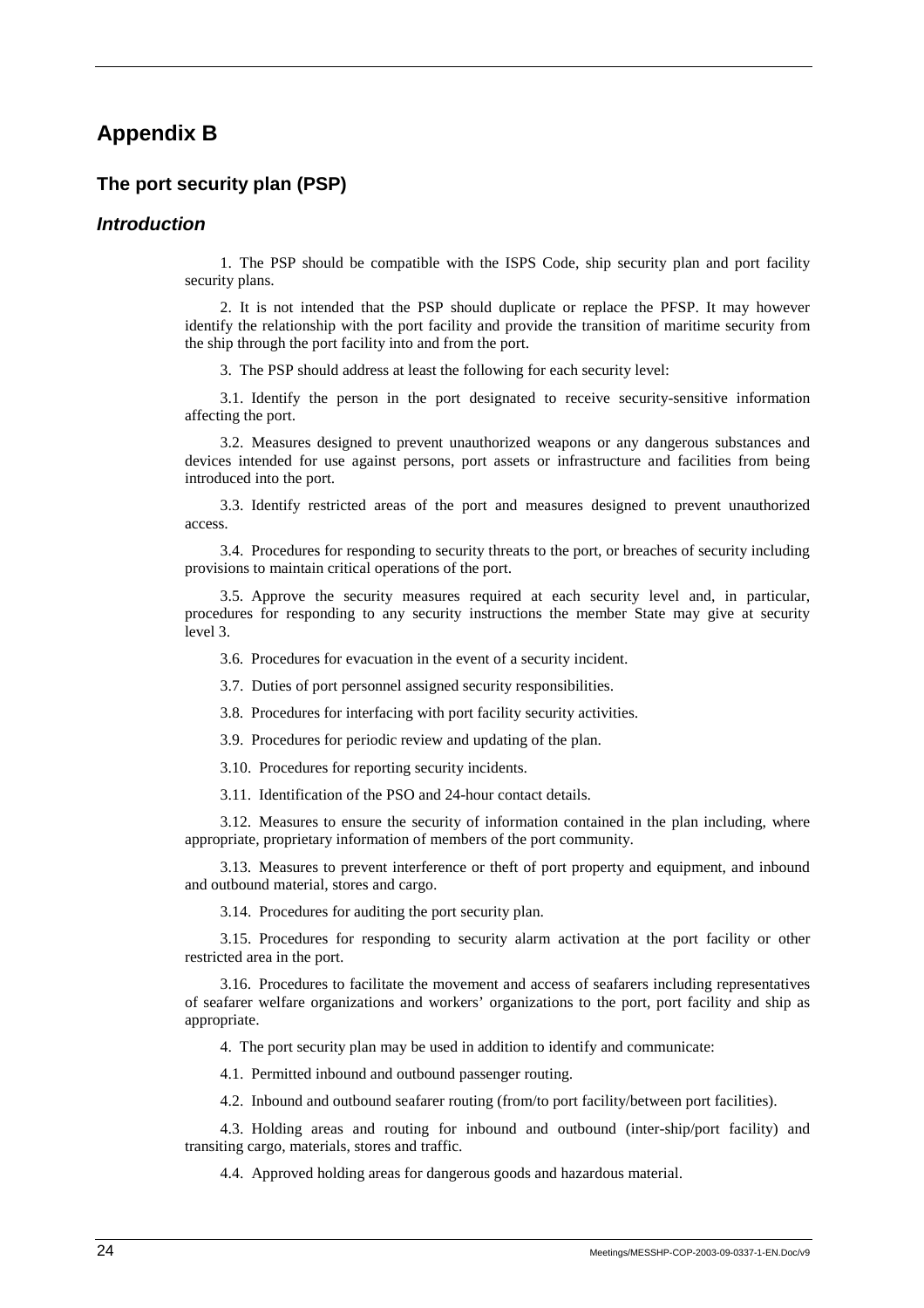4.5. The form of the physical interface with the port facility (facilities) and movement of persons, material, stores and cargo between port facilities.

4.6. Safe and secure routes to, and area for holding suspect explosive devices and other suspicious objects.

#### *Roles and tasks*

5. The designated authority should require that all ports devise a PSP and nominate a PSO who along with the PSAC should implement the plan.

#### *Format and content of the PSP*

6. By way of example the following is given to assist the production of the PSP that may be made up of or contain the following information.

#### 7. **Front/header page**

Name of port area

List of associated plans

List of members of port security advisory committee

Name, appointment and signature of person approving the plan

Date of approval

Authority for issue

Date of issue

8. **Distribution list** – for unclassified and classified parts of the plan.

9. **Record of changes** – explanation of change procedures and tasks of plan holders to amend the plan and implement changes.

10. **Table of contents** – appendices may be used to segregate classified or commercially sensitive information and only distributed to those members of the port community approved to receive the information.

11. **Introduction**. An explanation of the background, circumstances and objective of the port security plan. Include major objectives and security policies, e.g. to deter detect and respond through promotion of a high level of security awareness and training.

12. **Security policy statement.** Include a statement of the port security policy.

13. **Assumptions**, e.g.:

13.1. That unlawful acts may occur at any time with little or no warning.

13.2. Protection of human life, health and security is the most important consideration in development of the plan.

13.3. Maintaining the free flow of commerce and function of the port is a critical consideration.

13.4. That no single entity can provide all the resources required to provide adequate security measures and response to the consequences of an unlawful act.

13.5. That other disaster and contingency plans (e.g. dangerous goods, hazardous material or natural disaster response) will be activated as appropriate in response to any security incident.

13.6. That all members of the port community will voluntarily support and participate in measures to secure the port and its functions.

14. **Port security advisory committee** charter if applicable or authority for formation and:

14.1. Brief of role and task of the PSAC, e.g.:

14.1.1. To consult and advise on the implementation of the PSP and other security matters as appropriate.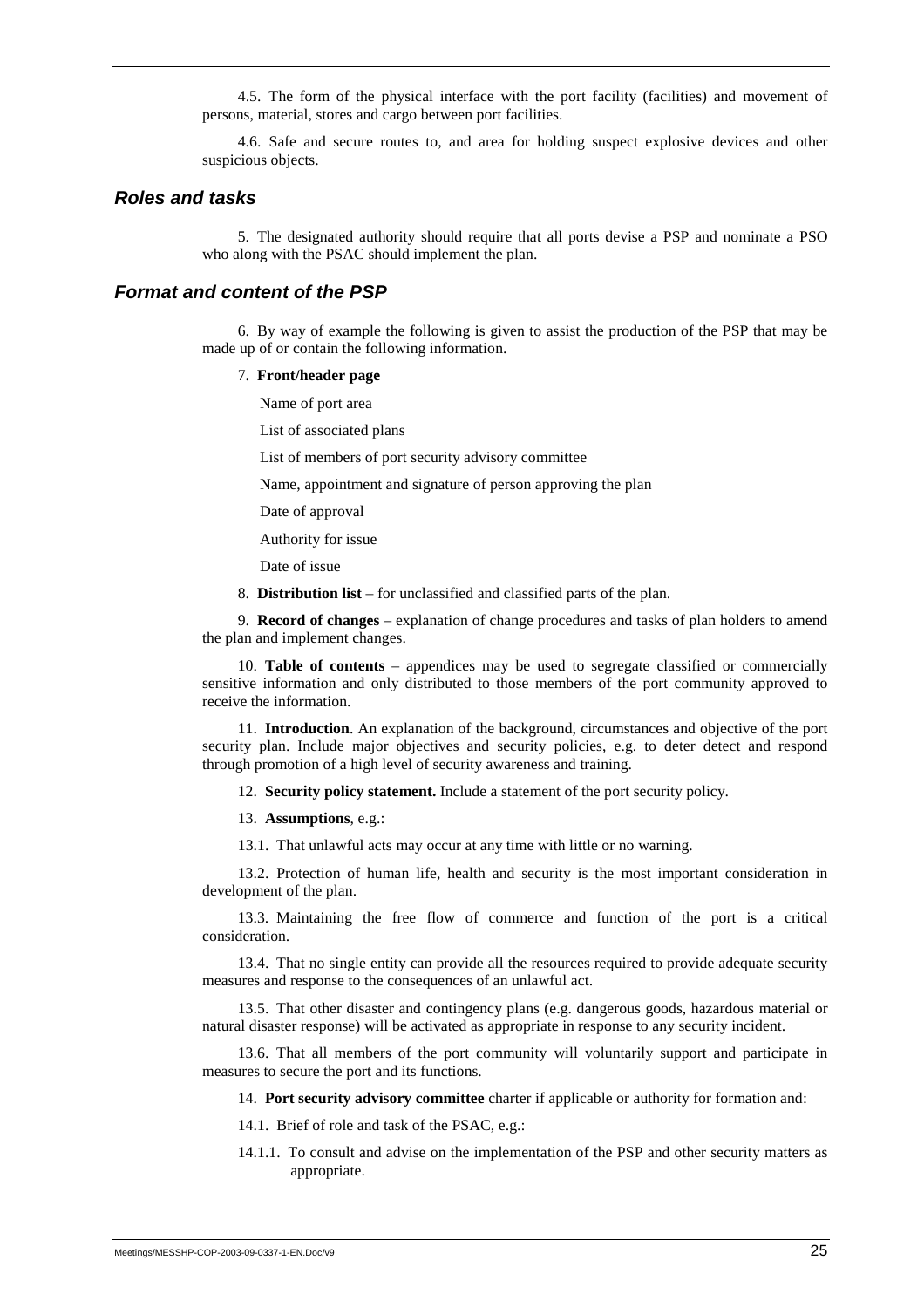14.1.2. Develop procedures for sharing and communication of security-related information.

14.1.3. Promote security awareness as the deterrent to unlawful acts.

15. **Organization and membership of the PSAC**. Make up of members of the PSAC and the relationship with other port and national or local planning committees.

16. **The Port**. Define the geographical and functional perimeter [boundaries] and make up of the port including all waterways and modes of transport, infrastructure and port and commercial functions.

17. Include associated infrastructure, facilities, functions and secondary ports to which a security threat may relate and that may be included in the main plan or other security plans.

18. List local law enforcement agencies and municipal emergency and support services (include local hospital/medical facilities) that may contribute to response and consequence management.

19. **Maps and charts**. Provide maps and charts showing all salient features and location of operations, functions and routes and access points including appropriate navigation channels. This may be attached as an annex to the plan.

20. **Operations and functions**. Detail maritime and non-maritime operations and functions.

21. **Critical operations and activities**. Identify and describe all critical operations and other significant activities carried out in the port area.

22. **Security levels**

22.1. **Security level 1**. The level for which minimum appropriate protective security measures shall be maintained at all times.

22.2. **Security level 2.** The level for which appropriate additional protective security measures shall be maintained for a period of time as a result of heightened risk of a security incident.

22.3. **Security level 3.** The level for which further specific protective security measures shall be maintained for a limited period of time when a security incident is probable or imminent although it may not be possible to identify the specific target.

23. **Communications**. Describe and detail the means of communicating security level(s), changes to the security level and methods of raising alarm in the event of an incident.

24. **Security measures, procedures and operations**. Tabulate and list in detail all security measures and operations that are to be implemented in the port at each security level in response to issues identified in the security assessment.

25. This should cover personnel security, perimeter and physical barriers, access control and all approved security measures. It should detail the roles and tasks of all members of the port community to establish/monitor/control, as appropriate, restricted areas and navigation zones.

26. It may be appropriate to use existing procedures to aid communication, implementation and testing. Where appropriate functional operating procedures and working instructions are in existence it may be feasible to add security elements to such procedures and working instructions. For example if there is an existing written operational procedure for checking contents of inbound vehicles against other documentation or information it may be possible to include security inspection of the contents in the existing procedure.

#### *Roles, resources, authorities and tasks*

27. Detail how and by whom security procedures will be implemented.

#### *Relationship to other plans and organizations*

28. List all other plans and organizations that may contribute to, relate to or impact on the PSP.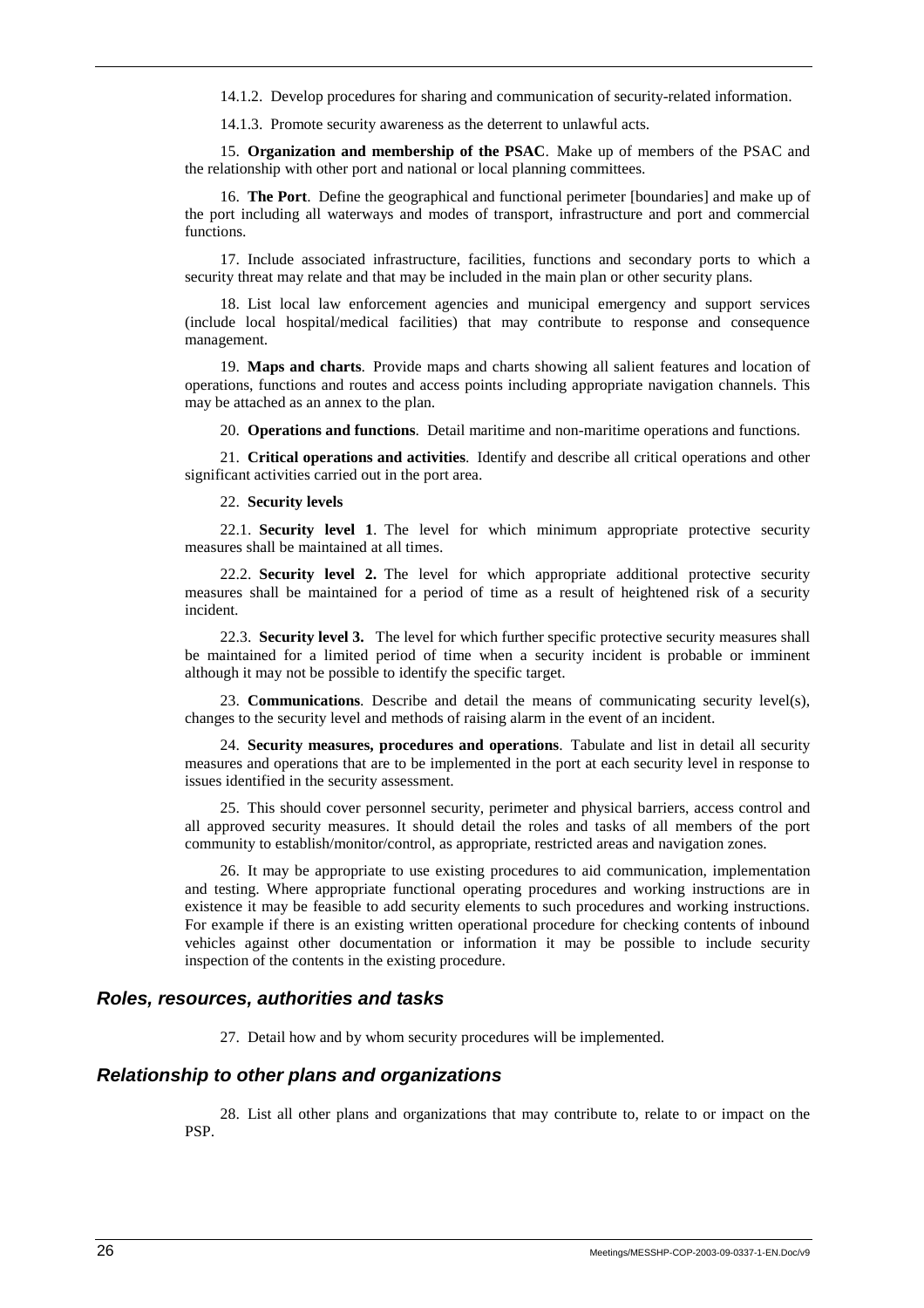### *Response and crisis management*

29. Identify and list agencies and contacts responsible for responding, to mitigate the cause or consequence of an incident. Devise, tabulate and communicate a response plan for every perceived incident.

### *PSP review and maintenance policy*

30. Define the policy and procedures to review and maintain the PSP.

### *PSP security and control*

31. Define the distribution, dissemination and security of the plan, or parts of the plan, to achieve widest communication of its requirements without compromising security or proprietary information.

### *Training*

32. Detail training requirements for port personnel to fulfil their role and that of their organization in carrying out tasks under the PSP.

### *Drills, exercises and testing*

33. Methods should be detailed to carry out drills and exercises and to test the plan periodically, to check that it remains current and achievable by identifying changes that may impact on any critical response, resource or consequence factor.